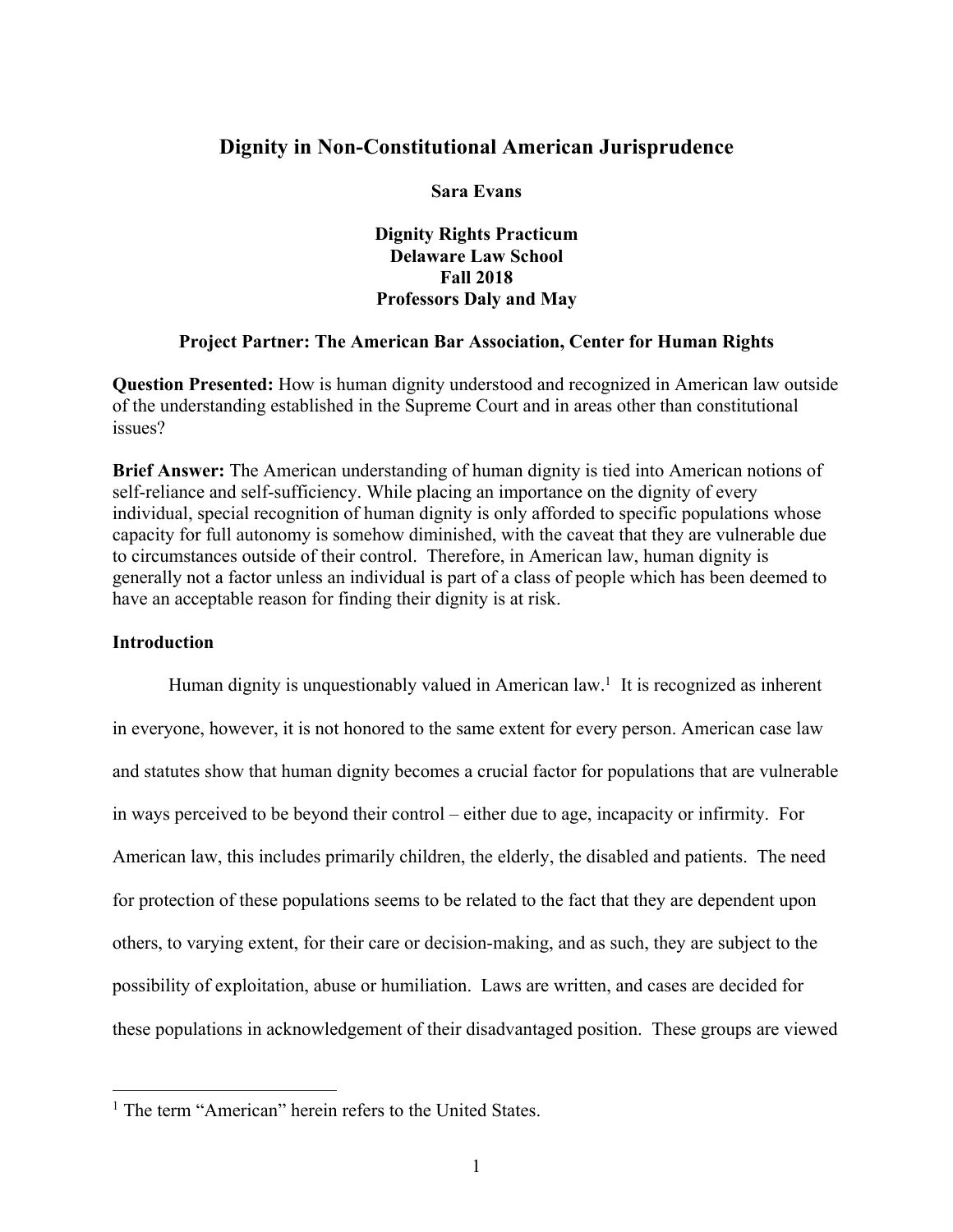as vulnerable and unable to protect their own dignity, and because of that, it is considered necessary to have the law step in and protect their dignity for them. On the other hand, the cases also reveal that despite the clear vulnerability of other disadvantaged Americans, they are not accorded the same recognition or protection of their dignity. In this way, the American notion of self-reliance and self-sufficiency is reflected in both the dearth and deficiency of the kinds of cases that address human dignity. Human dignity in America is ultimately filtered through this lens - the uniquely American pull-yourself-up-by-the-bootstraps mentality, and as such, there is a belief that under most circumstances one should be able to maintain dignity for one's self, unless factors outside of one's control make that either a challenge or impossible.

This report explores the various ways in which human dignity informs American law other than in constitutional contexts. It examines the ways in which dignity is conceptualized in American jurisprudence, and how the conceptualization of human dignity in this country grows from traditional American notions of self-reliance and independence. It has three parts. Part I explains the break down of three main concepts of dignity as presented by the Columbian Constitutional Court and briefly describes how each concept is manifested in American Jurisprudence. Part II examines the type of cases that address dignity as being free from humiliation, the concept of dignity that most comports to our American traditions. The majority of case law and statutes fall in line with this conception of dignity. Part III explores the rarer cases that fall under the concept of dignity as being related to material goods, like food and shelter. Recognition of human dignity in these cases is likewise triggered by the special circumstances and vulnerability of specific groups. The fact that these cases are so few and far between reinforce the idea that only specific populations are in special need of having their dignity recognized and respected.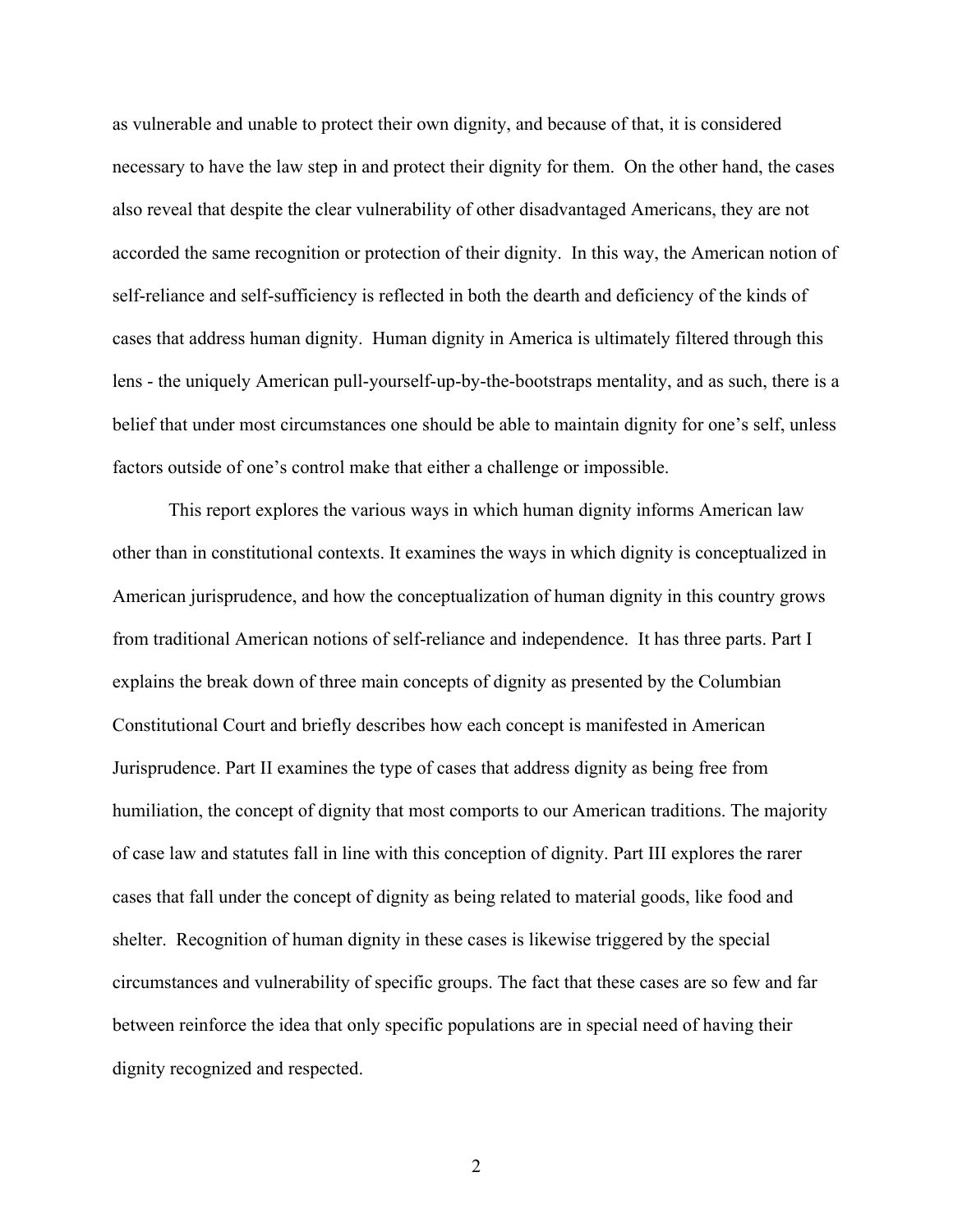The report concludes with a summation of how the American conceptualization of dignity falls short of fully realizing all that dignity entails. It also recognizes what American jurisprudence gets right about dignity and what more needs to happen to expand on this foundation.

#### **Three Conceptions of Dignity as a Framework for Understanding American Dignity**

To aid in understanding the American concept of human dignity, it is helpful to rely on three ways to conceptualize dignity as explained by the Columbian Constitutional Court. The first is "human dignity understood as autonomy or as the possibility of designing a life plan; living as one wishes;" the second is "human dignity understood as intangible goods, i.e. physical and moral integrity; living without humiliation;" and the third concept is "human dignity understood as certain material conditions [or] living well."<sup>2</sup> American jurisprudence does recognize all three concepts to varying degrees, but unlike the more global understanding of dignity (as represented by the Columbian Court), which applies these concepts of dignity to *all* human beings generally, in America, there has to be some qualifying factor before human dignity becomes relevant under the law.

The first conception of dignity as autonomy and living as one wishes, is arguably the one that has become a constitutional concept in America and mostly aptly fits Justice Kennedy's conception of dignity. This emphasizes the importance of certain issues that entail developing the personality, expressing one's identity and making important life choices, such as whether or not to have children or being able to marry the person of your choosing. This understanding of dignity has not been fully embraced by a strongly divided court and how it will be treated in the future remains to be seen now that Justice Kennedy is no longer on the court. However, as a

 <sup>2</sup> *Sentencia T-088/08 at 3.5.5 (Constitutional Court of Colombia)*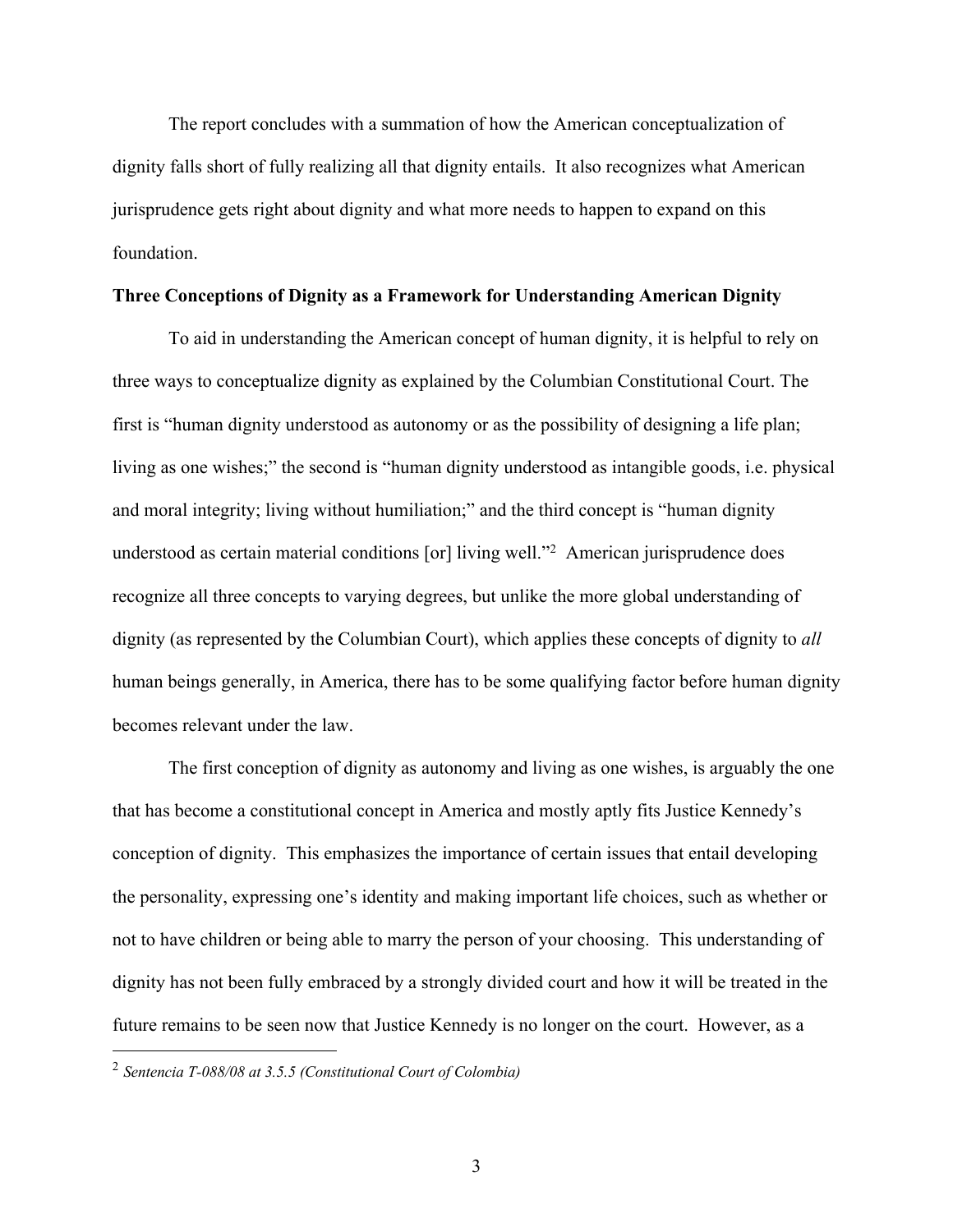conception of dignity primarily in terms of constitutional issues, this treatment of dignity is not discussed in this paper; it is sufficient to name it as one way in which human dignity is recognized in American law.

The second concept, and the one that emerges from the majority of the cases surveyed, is the idea that dignity is understood as intangible goods and living without humiliation. In America, for particular groups, those intangible goods are bodily integrity, self-respect, selfesteem and independence. In some cases, the intangible good is the freedom from stigma and the ability to enjoy what is available to everyone else in the same manner as everyone else.

The third conceptualization, and the least utilized in American law, is a concept of dignity frequently embraced in foreign case law which recognizes that certain elements are necessary to living a quality life and keeping one's dignity intact. This concept of dignity is most often manifested in cases involving the right to basic necessities like food, water, and shelter, but also, the right to things that improve human life, like education and healthcare. This understanding of dignity recognizes that it is necessary for people to have access to these essential amenities and that in some cases they need to be provided, not just made available or affordable. Of the three conceptualizations of dignity, American jurisprudence seems to be the least comfortable with the understanding that basic necessities and certain material goods are necessary to support human dignity. In fact, it many ways this concept of dignity directly conflicts with an established American concept of dignity as discussed below. In America there is no right to a certain quality of life and it is generally believed that it is not the role of government to ensure or provide basic necessities. These necessities may be essential to maintaining dignity, but in American terms, it is up to individuals to acquire what they need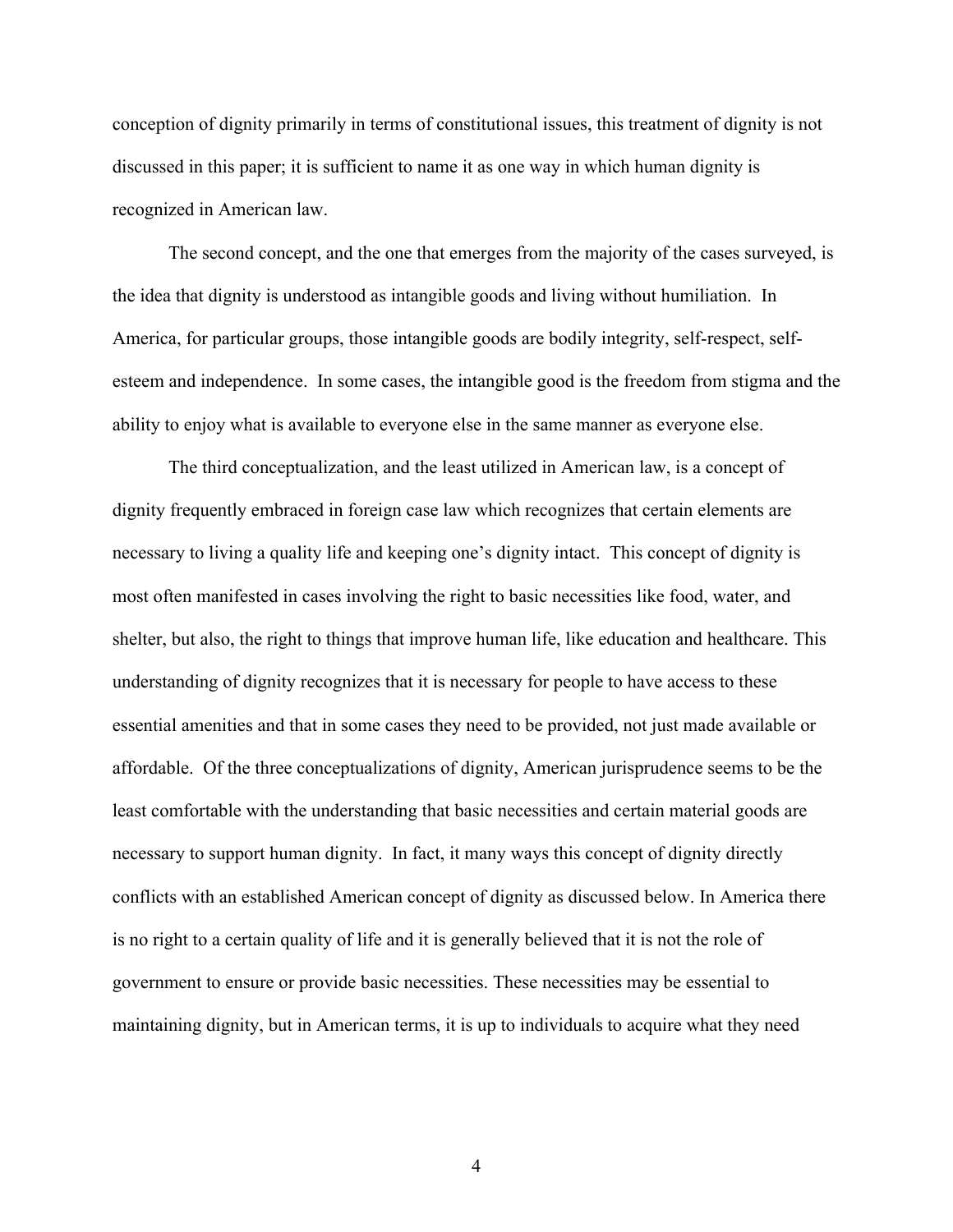through hard work and effort. Being unable to provide the basics for reasons beyond one's control is considered an acceptable reason to have the government provide for basic needs.

All three conceptualizations of dignity overlap with one another and are represented in one way or another in the cases discussed in this paper. The dignitary interests of children are recognized because they are too young to be fully autonomous; the likelihood of the elderly being on a fixed income is often considered along with their ability to access health care, shelter and food. Likewise, when the dignitary interests of people outside one of the recognized groups is implicated, it is often due to the special situation of that person, or persons similarly situated, in terms of their vulnerability and disadvantages as compared to other members of society.

#### **American Law and the Dignity of the Child**

American law recognizes that children are vulnerable in a number of ways. One way is related to their relationship with their parents and the effect that relationship has in shaping them and in maintaining their mental and physical well being. Children are also susceptible to sexual abuse in ways that adults are not in part because of a child's inability to consent or comprehend sexual acts.

Children as a whole are fully dependent on their parents or other adults in charge of their care. They may depend on others for making certain decisions if they are under the age of consent. In child custody cases or support cases, there is concern for the child's dignity because of the nature of the parent-child relationship - arguably one of the most important human relationships. A child depends on a parent to provide material support, and to be a vital source of love, comfort and security. As such, when a parent's behavior is likely to damage the relationship, the impact to the child's dignity comes into play. A frequently cited termination of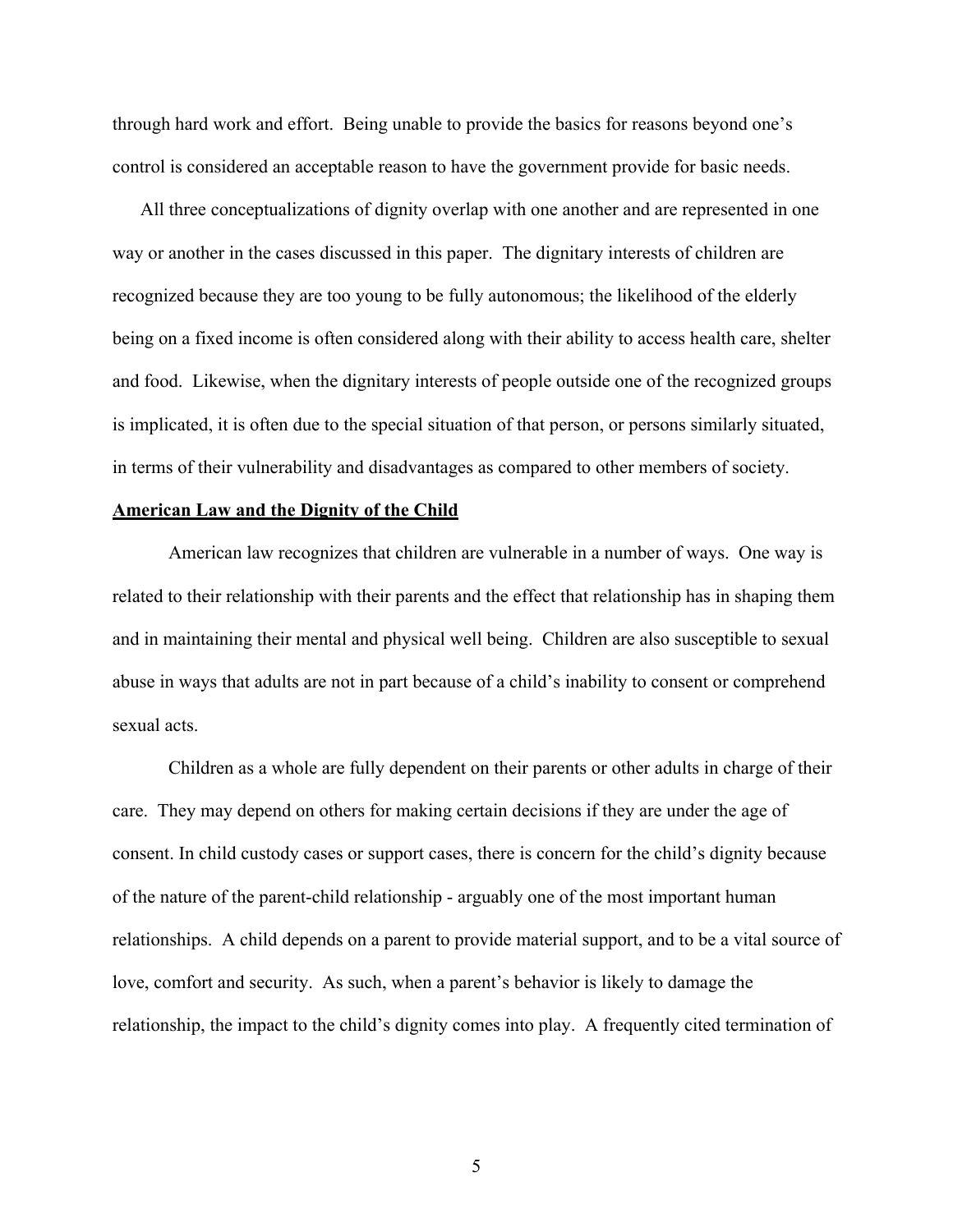parental rights case in Nebraska notes that parental neglect "adversely affect[s] the life and living conditions demanded by a child's personal dignity."3

Other cases involving children and the parental relationship also revolve around the impact that either rejection or neglect of a parent will have upon a child's dignity. In such cases, the courts are concerned with the message the child receives from the parent. For example, in one tort action a man sued for wrongful pregnancy after the facility storing his sperm allowed his former girlfriend to use it to conceive without his permission. The court did not allow him to recover mental anguish damages in connection with the child's birth because, "[s]uch a message would demean [the son's] dignity and value[.]"4

Likewise, in child support cases, when the non-custodial parent is not paying support, the impact to the child's dignity results from a diminishment of the child's self-esteem. One such case discusses the importance of the child's need to feel valued by the parent and that not only would the relationship suffer without the financial support of the non-custodial parent, but the child himself "stands to lose that self-esteem and dignity which accompanies being supported by one's own family."5

In all of these cases there is a concern about the message being sent to the child from the parent in terms of the affect on the child's dignity. This concern could also be applied to segments of the American population when the actions of the government charged to provide for their general welfare, are neglectful or injurious. How people are treated by their government sends a message to them about their worth and importance as human beings. Again, there seems to be a belief in America that either adults are not as susceptible to this type of harm as children

 <sup>3</sup> *In re Interest of D.,* 352 N.W.2d 566, 570 (1984)

<sup>4</sup> *Hardin v. Obstetrical & Gynecological Assocs. P.A*., 527 S.W.3d 424, 440–41 (Tex. App. 2017), review denied (June 1, 2018) (citations omitted).

<sup>5</sup> *Baldwin v. Ledbetter*, 647 F. Supp. 623, 38, 639 (N.D. Ga. 1986).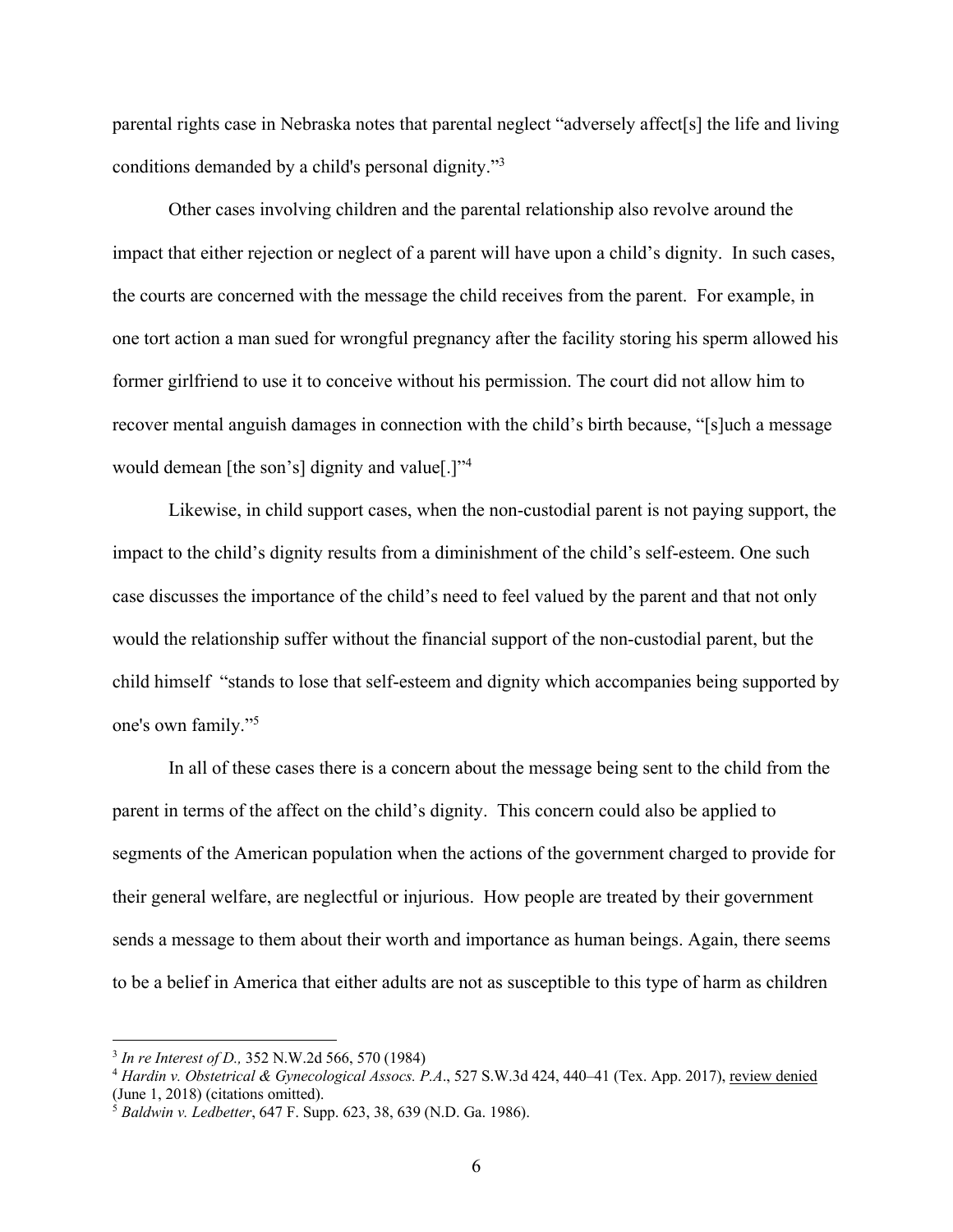are, or if they are they should be capable of handling it. It would appear that, due to a child's complete state of dependency, the law is willing to step in to protect the dignity of children.

Given the courts' willingness to consider the dignity of the child in family law situations where the child is vulnerable to psychological harms, it is surprising that in the area of child sexual abuse cases, almost as a whole, there is no discussion of the child's dignity. It is the same for adult victims of rape, in that the act of rape is not classified as a crime against human dignity nor is the victim's dignity generally discussed in the cases. In fact, in the majority of child sexual abuse cases that do reference dignity it refers to the crime as being against the dignity of the state.

As an exception to the rule, the dignity of the child was a factor in a case where the defendant claimed that the sentence he received for the rape of his 11-year-old daughter was not in proportion to what he classified as the minor harm suffered by his daughter as the result of his actions. The discussion recognizes the traumatic effect of rape made even worse when perpetrated by a parent. The court disagreed with the father-defendant that the harm could ever be characterized as minor, finding that the incident was a "profound invasion of the child's personal dignity and privacy. Its inevitable effect is to deprive the child of any semblance of a normal, trusting relationship with the offending parent."<sup>6</sup>

American Tort Law, unlike Criminal Law, does recognize the impact upon human dignity, unique to children, that occurs with sexual assault. In *Pettit v. Erie Insurance*, the perpetrator filed an insurance claim to cover damages stemming from a civil case for the acts of child sex abuse that he committed. He claimed that because he did not intend to cause harm to his victims the policy exceptions for liability coverage for "injury or damage expected or

 <sup>6</sup> *Demus v. State*, No. A-1250, 1987 WL 1357148, at \*3 (Alaska Ct. App. June 3, 1987)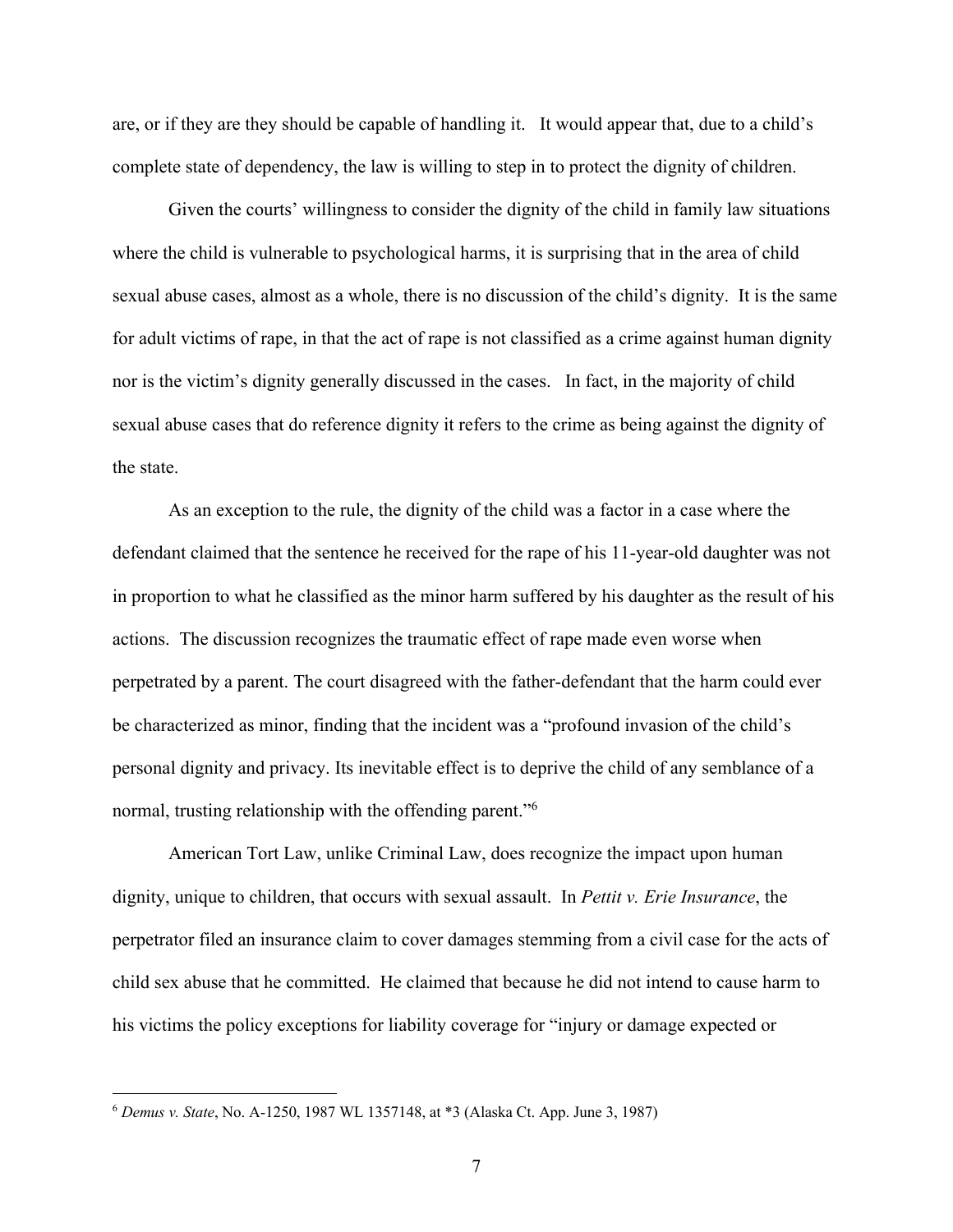intended" should not apply to his case.<sup>7</sup> The court held that the exception did apply, that whether or not there is physical harm, child sexual abuse is, inevitably and at its core, a violation of human dignity, autonomy and bodily integrity and that those harms carry more weight than any physical harm that may occur:

Child sexual abuse is an affront to the dignity of the child—an invasion of the child's autonomy—because a child cannot appreciate or comprehend the full nature of the sexual acts. While it is undoubtedly worse to couple sexual molestation of a child with physical injury, such a distinction differs in degree, not in kind. The essence of child sexual abuse is the violation of the dignitary interest, whether there is physical injury or not…. Since the essence of the plaintiff's grievance consists in the *offense to the dignity* involved in the unpermitted and intentional invasion of the inviolability of his person and not in any physical harm done to his body, it is not necessary that the plaintiff's actual body be disturbed. (emphasis in original) $8$ 

This quote is partly from the Second Restatement of Torts and shows a profound understanding of dignity and dignitary harms. As mentioned before, there is almost no discussion of human dignity in criminal cases involving sexual assault. Almost nothing appears relating to the dignity of adult victims of sexual assault in either area of law. This is a perplexing example of even further limitations of our understanding of dignity given that sexual assault is a clear violation of human dignity regardless of who the victim is.

Child pornography, on the other hand, is viewed as a crime of dignity, if not officially classified as such. Courts recognize that adult pornography, no less than child pornography, results in a diminution of dignity, in that it turns a person into a sexual object. While it is considered allowable for an adult to consent to the diminution of her dignity, a child is not capable of consent. This is also why child pornography is not protected under the Frist Amendment. The law recognizes the child's vulnerability and the various psychological harms

 <sup>7</sup> *Pettit v. Erie Ins. Exch.,* 709 A.2d 1287, 1291 (1998)

<sup>8</sup> *Id.* at 1291(citing Restatement (Second) of Torts § 18 cmt. *c* (1979), citations omitted).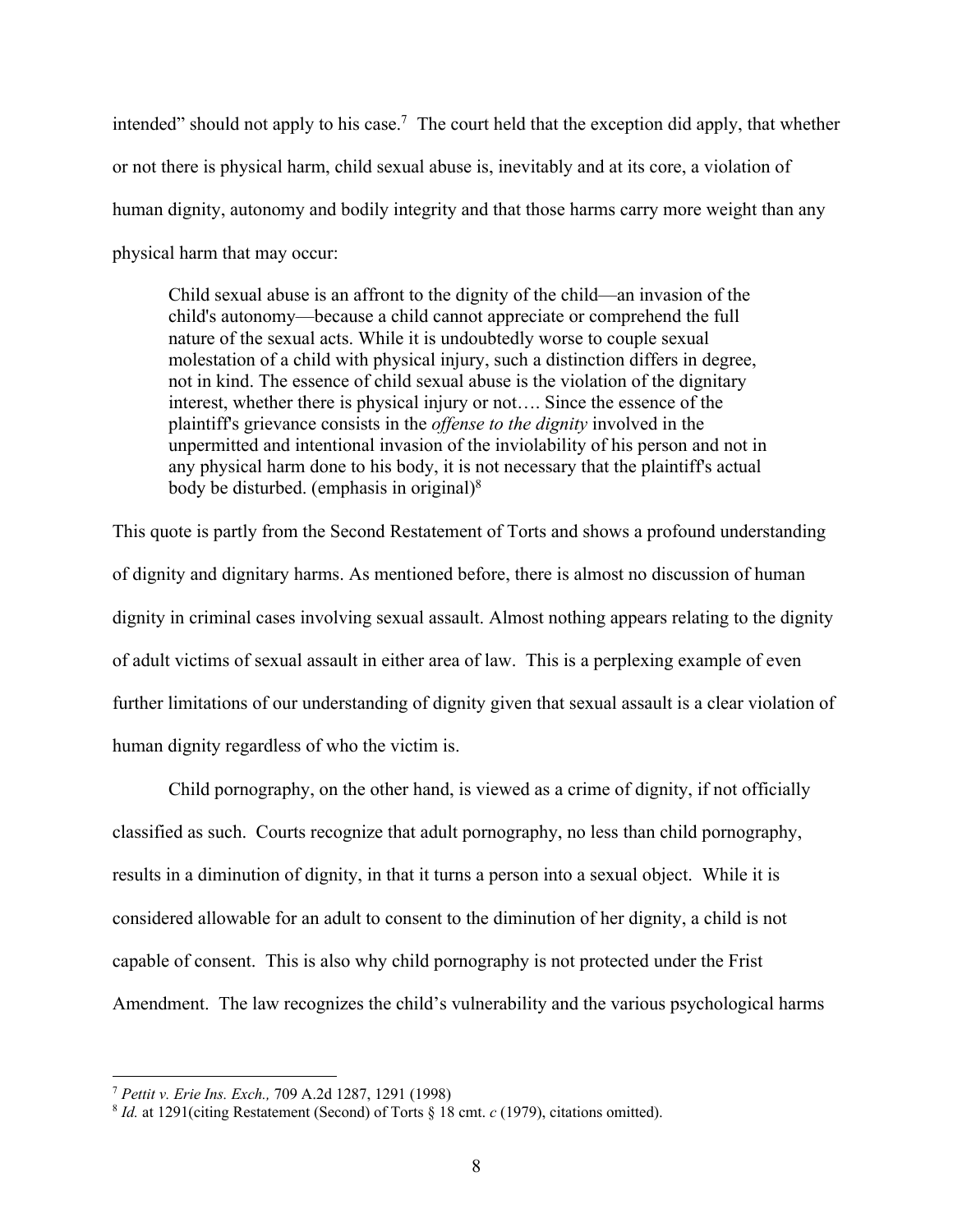associated with pornography as a crime against her dignity and autonomy and seeks to protect the child from those inevitable harms.<sup>9</sup>

In American law it is understood that, "human dignity is offended by the pornographer. American law does not protect all human dignity; legally, an adult can consent to its diminishment."<sup>10</sup> This statement is an interesting reflection of the American law's relationship to human dignity in general. There is a recognition that human dignity is implicated in pornography but the law only steps in to protect a child's dignity because adults are seen as being capable of maintaining their own dignity through their informed and willing participation. In much the same way, we recognize certain life conditions create vulnerability and, therefore, implicate dignity, but the force of law is only applied to protect the dignity of those viewed as incapable of protecting it for themselves. Much in the same way the law views adults choosing to engage in pornography, Americans seem to view other disadvantaged populations as being both responsible for their own situation *and* responsible for maintaining and preserving their own dignity.

### **Dignity as a Factor for Determining When to End Life Support**

There are frequent references to the dignity of patients in American jurisprudence, but dignity becomes particularly relevant in cases deciding whether or not to terminate life support when the individual in question is unable to make that decision for himself. Generally, there would be a family member who could make this determination or the patient may have a health care directive expressing his wishes whether or not to be resuscitated or how long to continue life sustaining treatment. Occasionally, these end of life decisions have to be made by a judge and the cases provide a useful discussion about the impact to human dignity when someone is

 <sup>9</sup> *United States v. Wiegand,* 812 F.2d 1239, 1245 (9th Cir. 1987); see also, *New York v. Ferber* <sup>458</sup> U.S. 747 at 758, 775, 776, (1982).

<sup>10</sup> *Id.* at 1245.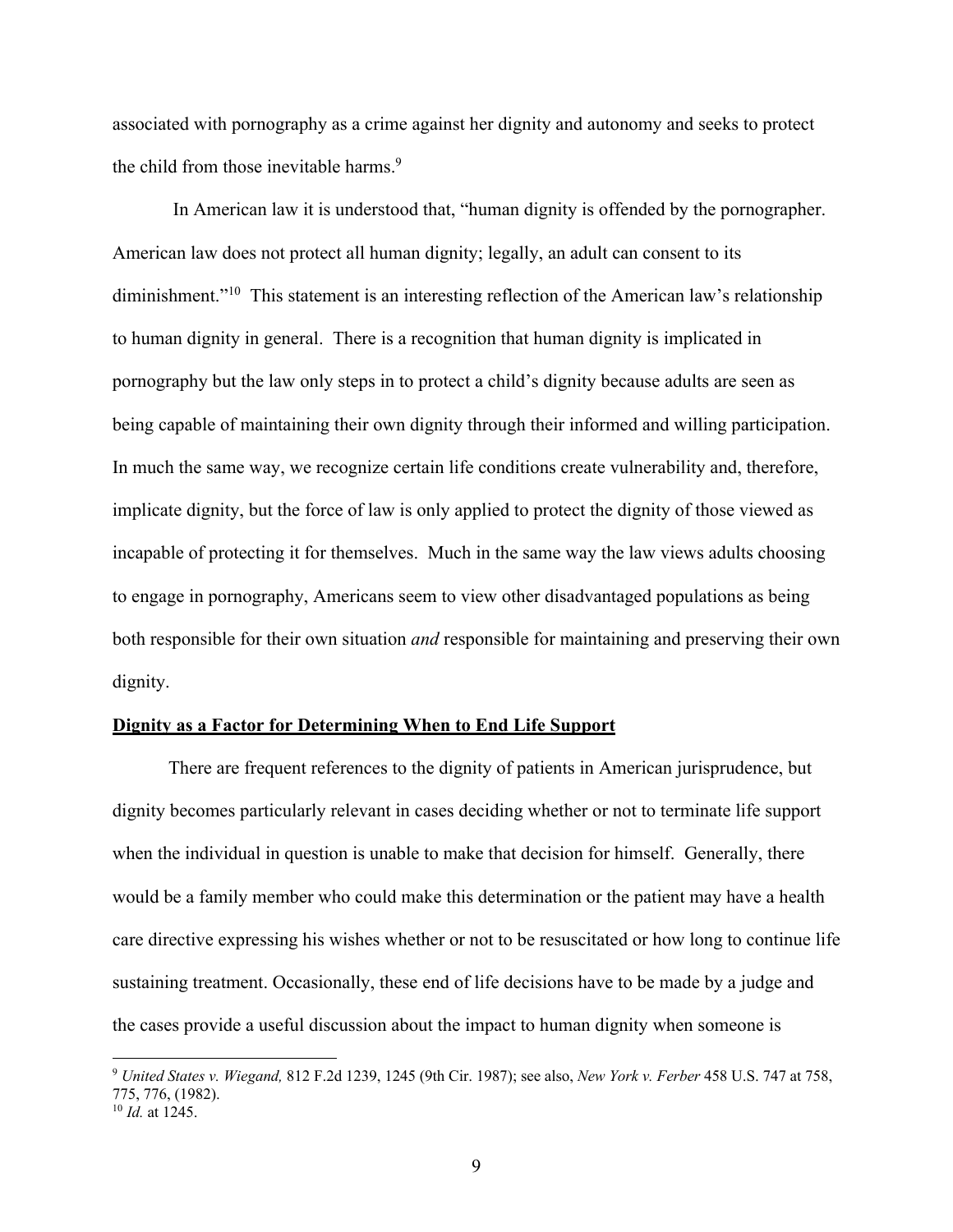subjected to medical intervention to keep him just alive and that person is completely incapable of making the decision for himself.

In these types of cases, the court will specifically consider the amount of humiliation a person may suffer in terms of the impact to one's dignity. In California, for example, among the many factors a judge will consider in making such a determination is whether the treatment involved to sustain life "may violate patient dignity and cause unnecessary pain and suffering," and "[t]he degree of humiliation, dependence and loss of dignity probably resulting from the condition and treatment;"11 This consideration arises from the fact that the person is unable to make decisions and is exposed to the possibility of humiliation and suffering over which they have no control.

In another case an infant in state's custody was being kept alive in an irreversible coma as a result of a car accident. The child's human dignity was recognized as inherent and constant, in that her dignity was susceptible to being harmed regardless of whether or not she was conscious of what was being done to her. In this case the child's breathing was controlled by a machine and she was fed through a tube that was kept inserted in her stomach. She had undergone surgery to reduce the number of times she had to be medically resuscitated, and it was determined that she would never recover consciousness. Despite all of this, her court appointed guardian ad liedum appealed a judicial determination that the child should no longer be resuscitated.12

In response to the notion that all of the medical intervention necessary to keep the child alive was a violation of her dignity the guardian argued that "the child has no dignity interest in being free of bodily invasions," because she "has no cognitive ability and therefore will suffer no

 <sup>11</sup> *In re Christopher I.,* 106 Cal. App. 4th 533, 550–51, 131 Cal. Rptr. 2d 122, 133–34 (2003), *as modified on denial of reh'g* (Mar. 10, 2003), (citations omitted)

<sup>12</sup> *Care & Prot. of Beth*, 587 N.E.2d 1377 (1992)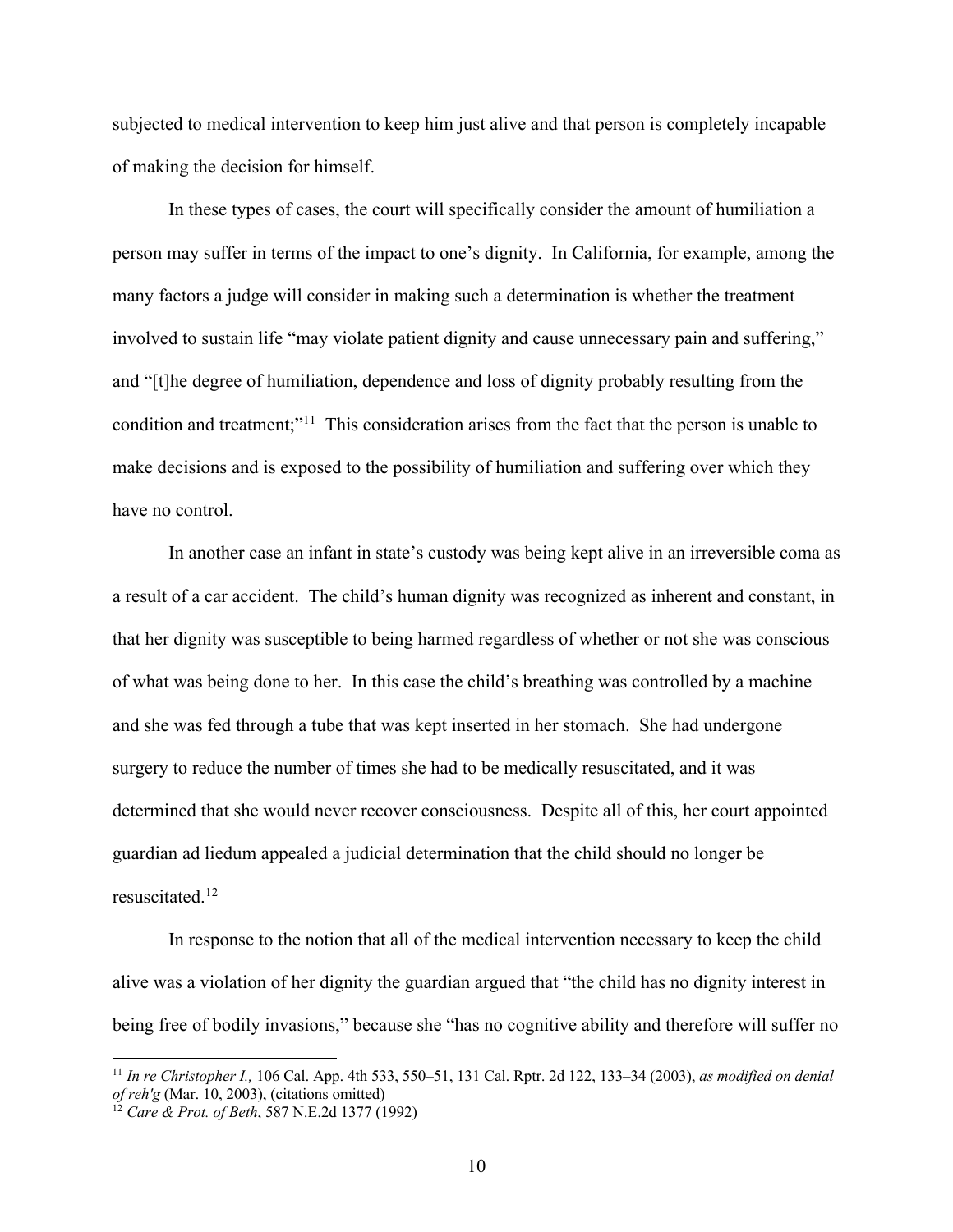indignity that the medical care might be supposed to produce in a conscious person."13 Recognizing human dignity as an inherent, constant quality that does not come and go based on an individual's state of consciousness or competency, the court held, "Cognitive ability is not a prerequisite for enjoying basic liberties…. incompetent people are entitled to the same respect, dignity and freedom of choice as competent people."<sup>14</sup> Additionally, the court held that even if surgery reduced the frequency of bodily invasions in order to resuscitate the child, that "does not make any particular invasion less likely to offend the child's dignity." Here, there is a recognition of the need to protect the vulnerable from unnecessary bodily indignities as well as recognition that her dignity should be respected no less than anyone else's regardless of her mental state.

This case is interesting because here, the guardian as liedum was making the argument that the important factor was *how* one experiences a loss of dignity. The guardian's argument is more in line with an American understanding of dignity which implies that not everyone needs to be treated the same in terms of their human dignity. What seems to matter in American law is how the loss of dignity is experienced – only the experience of some is considered valid. The court's response, would seem to turn the American notion of human dignity on its head, stating clearly that everyone is entitled to dignity under any circumstance. Additionally, what maters is the offence against human dignity itself – not how it is experienced or how frequently or infrequently an offence may occur.

## **The Dignity of the Elderly, Disabled and Nursing Home Residents in American Law**

For the elderly, the disabled and nursing home residents, the law expressly acknowledges their particular situations and the issues unique to each group which affect

<sup>13</sup> *Id*. at 1382 14 *Id*.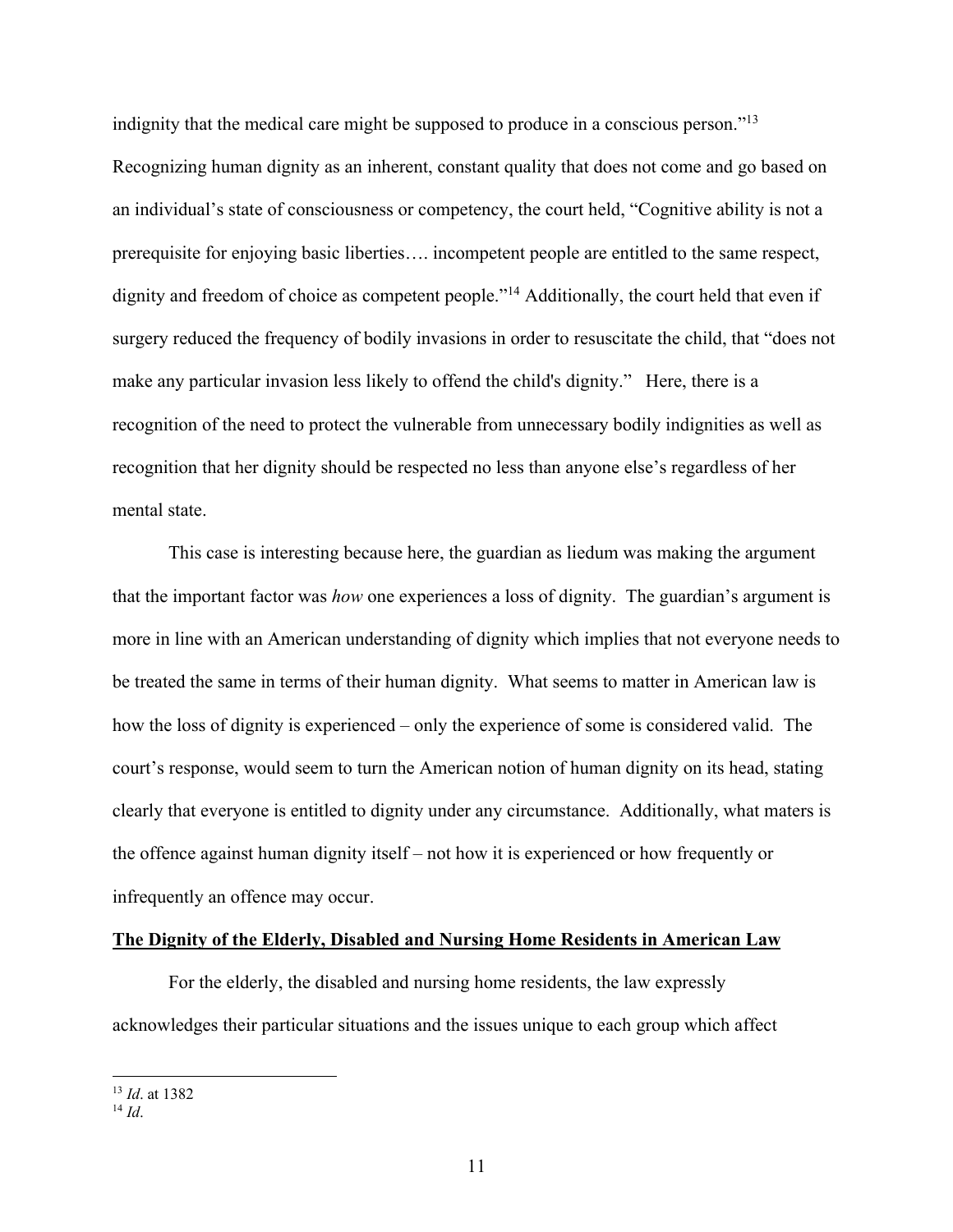their dignity. We recognize the dignity for these three groups generally because of their dependency on others and the loss of independence that comes with it. In effect, when speaking in terms of dignity and its treatment in American law, all three groups are interchangeable. They are reviewed separately for this paper to help further define the American understanding of human dignity through the pattern that emerges from their individual treatment in American law.

#### **The Elderly**

The fact that we view the elderly as vulnerable and in need of having their dignity protected is most evident in the laws enacted for their benefit. One court has recognized "[t]he elderly …. as a disadvantaged and distressed group with definite needs calling for special attention[.]" As such, both state and federal laws have been written with an eye toward uplifting the elderly and allowing them to "lead more secure and independent lives."15

Often, the recognition of access to essentials such as housing is established through recognition of the special needs of the elderly and disabled. As part of its housing plan for seniors, Orange County, California, listed consideration of the need for railings and ramps and lower countertops and cupboards. The plan mandated that "...every effort should be made to maintain the dignity, self-respect, and quality of life of mature residents in the County."<sup>16</sup> Here it was the not so much that the elderly deserve housing as a material necessity, but that they deserve housing that accounts for their limited mobility so that they can keep their dignity intact.

In New Jersey, findings that the elderly faced isolation, economic hardship and the inability "to cope with the change in family relationships," lead to legislation that would "help

 <sup>15</sup> *Matter of Tax Appeal of Cent. Union Church--Arcadia Ret. Residence*, 624 P.2d 1346, 1350 (1981).

<sup>16</sup> *Foothill Communities Coal. v. Cty. of Orange*, 166 Cal. Rptr. 3d 627, 638 (2014)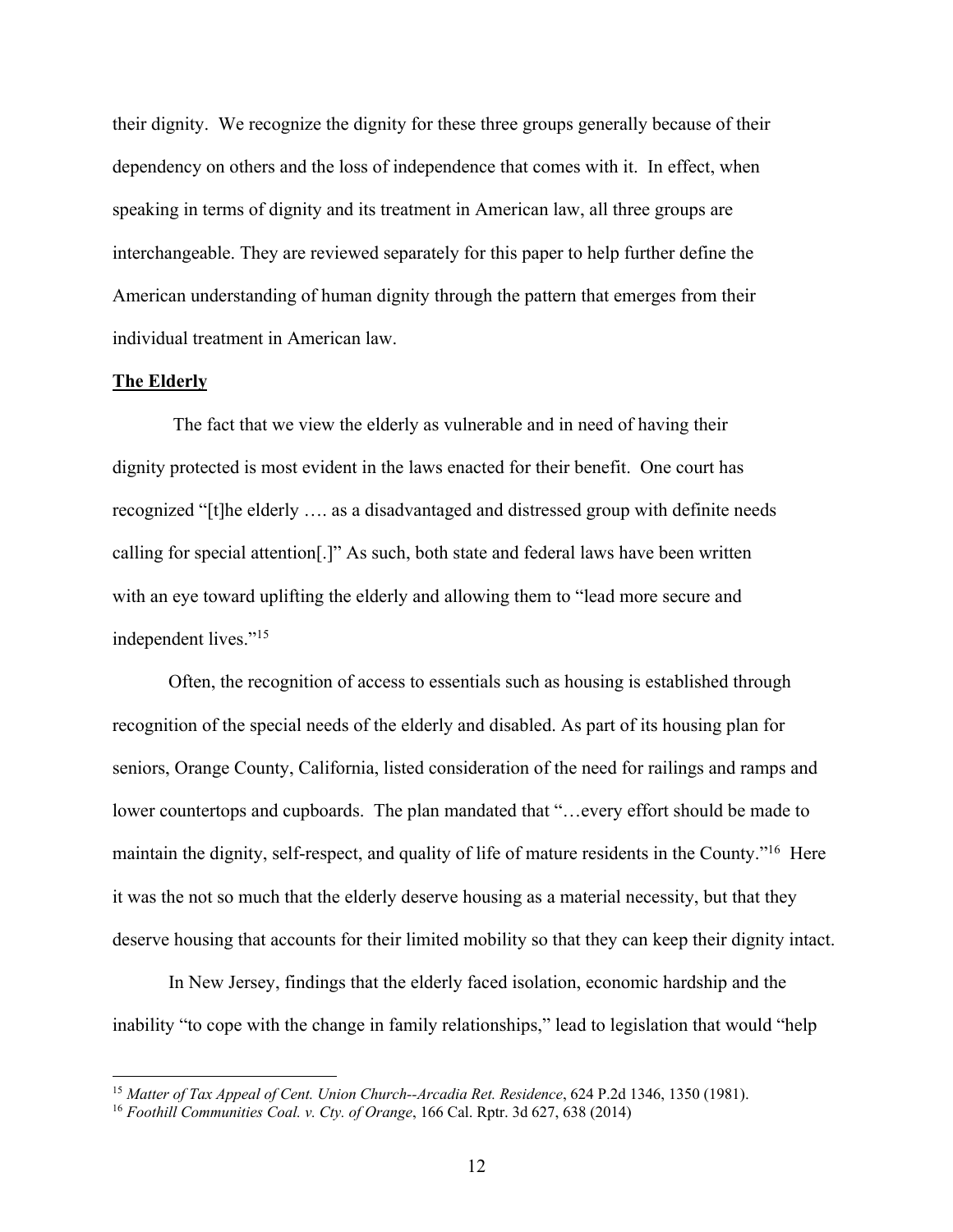the elderly grow old with dignity and independence."17 This included a law which demanded that social services and "assistance should be extended in a manner and environment which increase a person's importance, dignity and self-esteem."<sup>18</sup> This last statement indicates that there is something demeaning or humiliating about needing and receiving assistance, and so like other considerations for the elderly, the manner in which necessary assistance is delivered must also take their dignity into account.

The Declaration of Objectives and Definitions for the Programs for Older Americans section of the Public Health and Welfare code is a set of entitlements Congress has determined that the elderly deserve.<sup>19</sup> It does not create any rights to these benefits but asserts that it is the responsibility of the government to assist in making them available to the elderly. The declaration claims as its purpose to be faithful to "the traditional American concept of the inherent dignity of the individual."20 As such it gives us a glimpse into how Congress views human dignity and the elements essential to maintaining it. Many of these entitlements are associated with all three concepts of dignity: a certain quality of life - physical and mental health, happiness, income, housing, employment, and full participation in one's community as well as self-respect, autonomy and meaningful choices. This is demonstrated by the recognition of the elderly's need for "suitable housing, independently selected…. long-term care services adequate to appropriately sustain older people in their communities and in their homes…. [p]articipating in and contributing to meaningful activity within the widest range of civic, cultural, education and training and recreational opportunities…. [f]reedom,

 <sup>17</sup> *Texter v. Dep't of Human Servs*., 443 A.2d 178, 184 (1982)

<sup>18</sup> *Id.*

<sup>19</sup> 42 U.S.C.A. § 3001

<sup>20</sup> *Id.*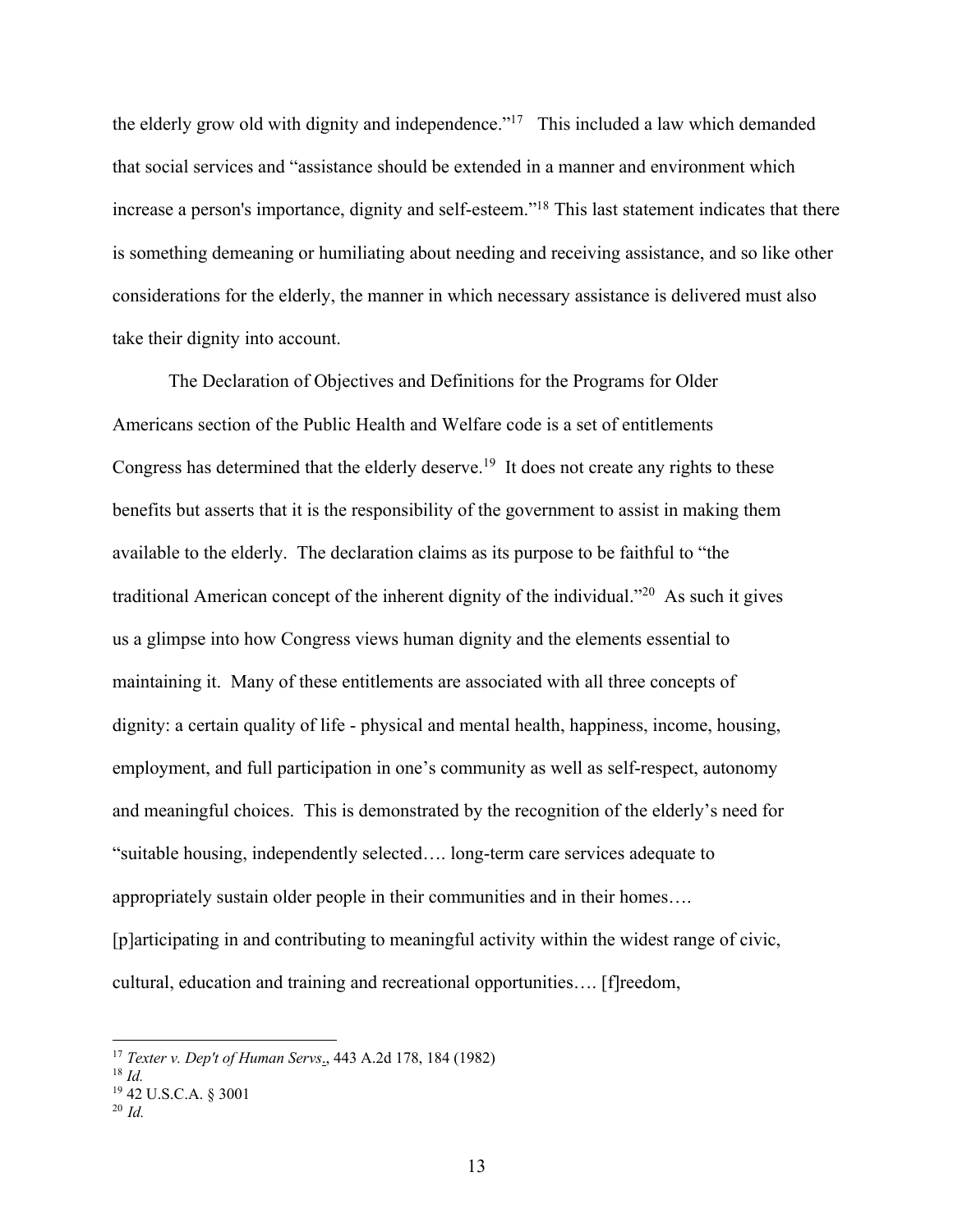independence, and the free exercise of individual initiative in planning and managing their own lives…." The declaration also recognizes that elderly people deserve "[r]etirement in health, honor, [and] dignity…" with the caveat that it come after years of contributing economically to society – a reward for their years of self-sufficiency.<sup>21</sup>

## **The Disabled**

Many of the laws enacted for disabled Americans, also have aspects of all three conceptions of dignity and, like the laws for the elderly, seek to protect their dignity through ensuring their independence and ability to maintain their self-respect. Sometimes this is accomplished through giving special notice of the need of the disabled to be treated like any other member of society. In reference to the Americans with Disabilities Act (ACA), one court notes that a purpose of the act is to protect the disabled from humiliation and the "effects of benign neglect resulting from the invisibility of the disabled. [ $1^{22}$  This is to be accomplished by providing "services in a manner consistent with basic human dignity rather than a manner which shunts them aside, hides, and ignores them."23 This sentiment is similar to the concerns shown for children and the feelings of inferiority they may feel based on how they are treated. Again, the special consideration here is for the disabled, but, the statement shows generally that it matters how people are treated and that their treatment should comport with respect for their dignity.

The findings for the *Vocational Rehabilitation and Other Rehabilitation Services Act,* requires that programs under this act are to be carried out in such a way as to show, "respect for individual dignity, personal responsibility, self-determination, and pursuit of meaningful careers,

 <sup>21</sup> *Id.*

<sup>22</sup> *Helen L. v. DiDario*, 46 F.3d 325, 335 (3d Cir. 1995).

<sup>23</sup> *Id. at* 335.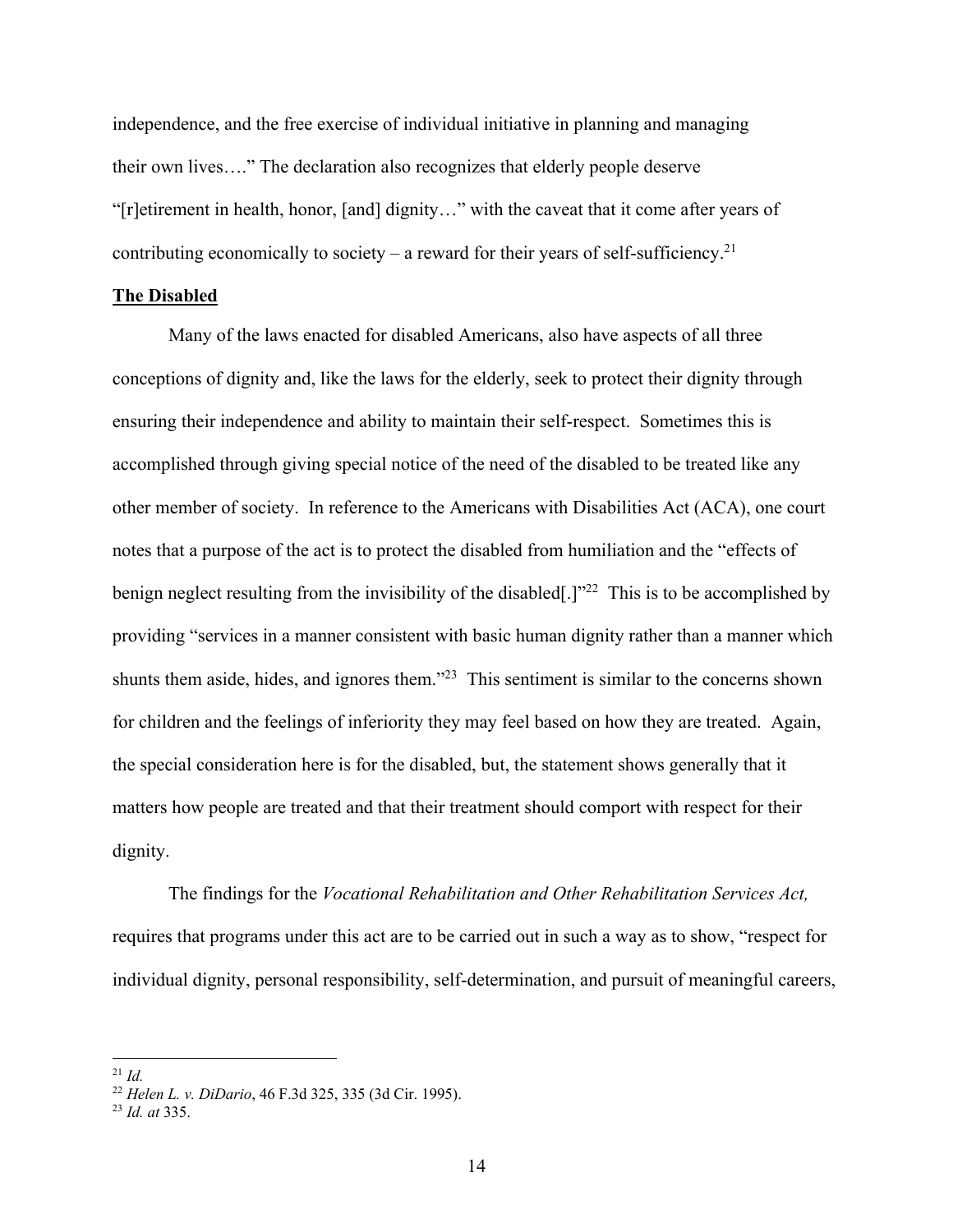based on informed choice, of individuals with disabilities[.]"24 The findings also recognize that "individuals with disabilities constitute one of the most disadvantaged groups in society…." that nonetheless have the right to "live independently; enjoy self-determination; make choices; contribute to society; pursue meaningful careers; and enjoy full inclusion and integration in the economic, political, social, cultural, and educational mainstream of American society[.]"25 All of these quality of life issues are implicated in all three concepts of human dignity. The fact that they are listed here as rights, shows that American law does comprehend the essential elements of dignity, what is missing is an appreciation that it is not just the disabled that find it difficult to realize the full enjoyment of these rights.

# **Nursing Home Residents**

Nursing home residents can be either elderly or disabled or both. They are afforded respect for their dignity, like the elderly and disabled, as individuals who are unable to care for themselves and are dependent upon others for their daily physical care. Nursing home residents are often viewed as having the added indignity of not being able to live in their own home. Many states have statutes with explicit rights for residents of nursing homes which frequently reference a person's dignity. The following example from Louisiana is typical of many state statutes and lists among other rights, "The right to be treated courteously, fairly, and with the fullest measure of dignity."26 One nursing home facility seeks to provide "an alternative to the traditional nursing home which helps older people help themselves, thereby preserving the dignity and choice

 <sup>24</sup> 29 U.S.C.A. § 701 (West).

<sup>25</sup> *Id.*

<sup>26</sup> La. Stat. Ann. § 40:2010.8.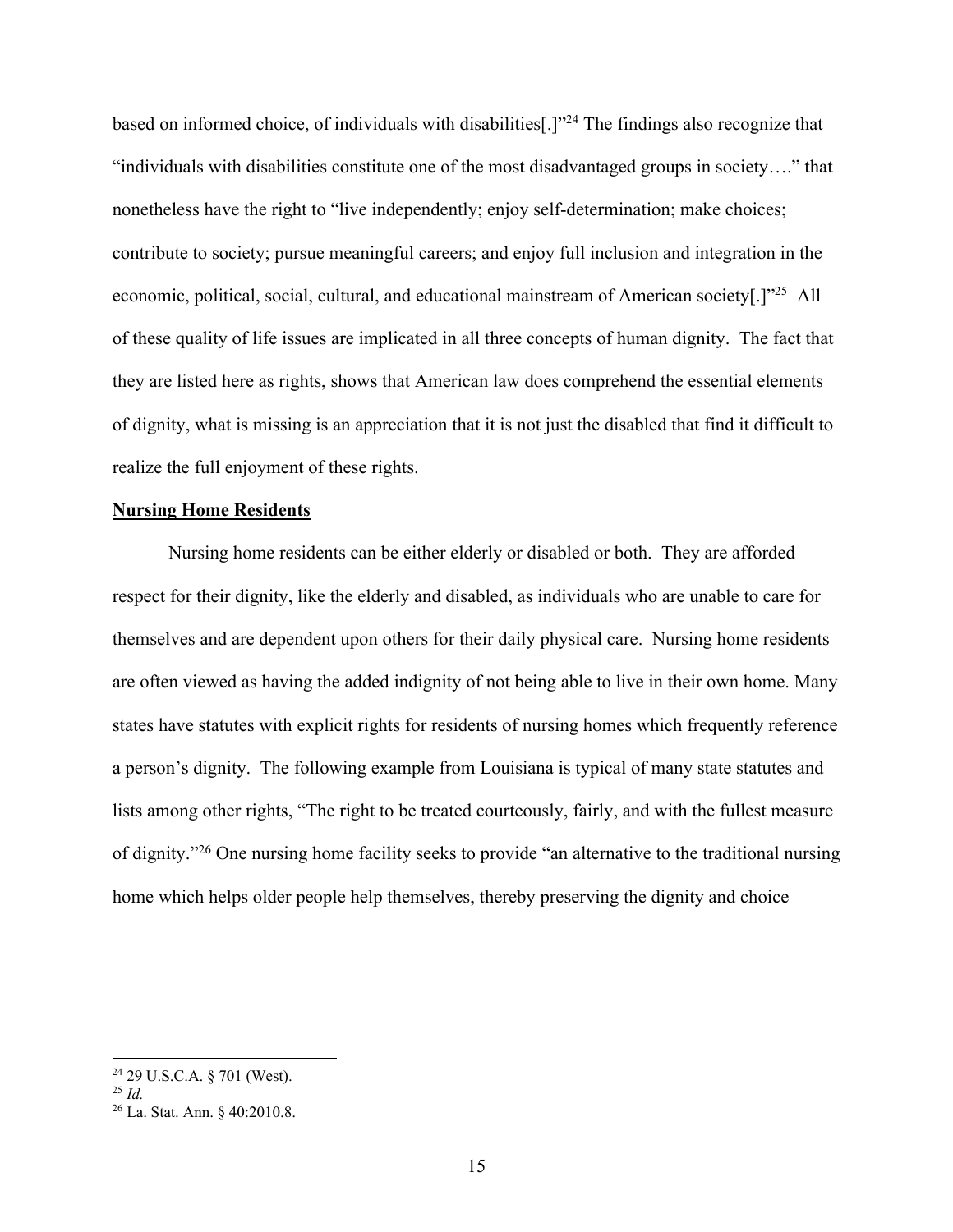during the remaining years of their lives."<sup>27</sup> This is a clear statement of dignity understood as self-sufficiency and independence.

In a wrongful death case involving nursing home residents, the plaintiffs were contesting the mandatory arbitration provisions in the residential contracts. The court found that as a defined group of consumers, residents of nursing homes were invariably at a relatively inferior bargaining position compared to the homes' management. In considering the relative bargaining power of either side of the contract, the court recognized the particular "global characteristics that every potential nursing home resident shares," specifically, an inability "to continue to live in their homes due to ill health, advanced age, or both." It noted that some state laws designed specifically to protect this group affirmed that nursing home residents "[h]ave the right to a safe and decent living environment and considerate and respectful care that recognizes the dignity and individuality of the resident<sup>[1]</sup>.<sup>28</sup> The nursing home residents were recognized as "a uniquely vulnerable group of consumers, entitled to special protection against economic abuse, personal privacy abuse….and an array of other abuses that speak to the core of human dignity."29 Although this case addressed the needs of nursing home residents, it exemplifies the elements necessary for making dignity a relevant factor in American jurisprudence. First, there must be a diminution of self-reliance beyond the control of the individual and second, the individual must be member of a recognized disadvantaged and vulnerable class. If the individual meets these two criteria, then he is worthy of special protection from the law against violations of his dignity.

## **The Recognition of Dignity in American Law for Other Disadvantaged Groups**

 <sup>27</sup> *Madrid Home for the Aging v. Story Cty., Iowa*, No. 1999-273, 1999 WL 1020720, at \*2 (Iowa Ct. App. Nov. 10, 1999)

<sup>28</sup> N.J.S.A. 30:13-5 *Rights of Resident*

<sup>29</sup> *Estate of Ruszala ex rel. Mizerak v. Brookdale Living Communities, Inc*., 1 A.3d 806, 820–21 (App. Div. 2010)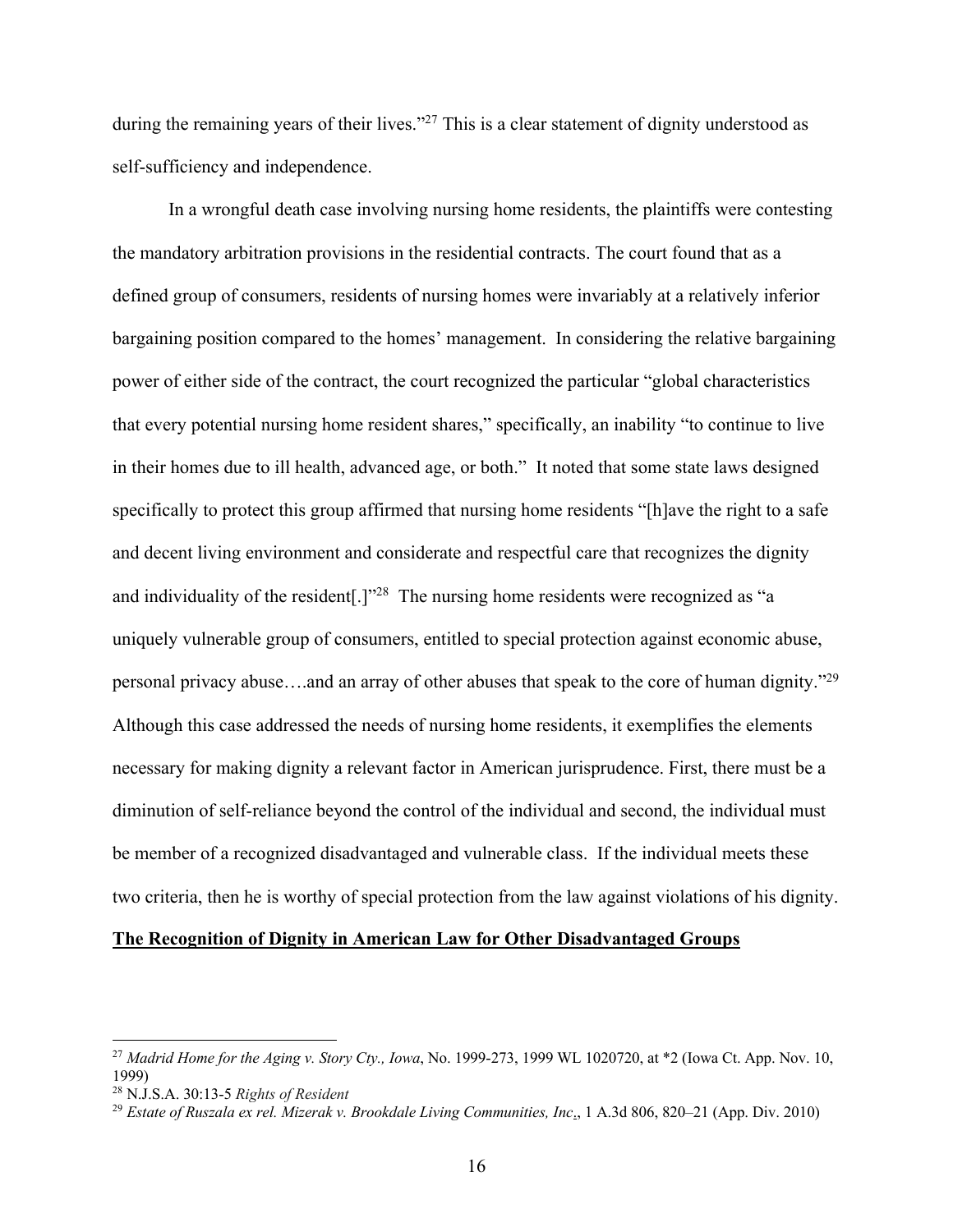Very rarely does American case law officially recognize human dignity for groups other than ones discussed above. The few cases that do mostly fall under the third category of dignity conceived as being able to live well. These cases are the exception and a couple of them are based on laws that are no longer in effect. However, they do have some things in common with the other cases reviewed so far. They reference human dignity in terms of the disadvantaged situations of the people involved and their relative positions of vulnerability, either due to their financial situation, or due to some other quality that keeps them from fully participating in the broader society. The fact that all of the cases throughout this report share this commonality further emphasizes the general notion that vulnerable people are the most at risk of suffering dignitary harms. The fact that there are so few cases about human dignity that do not involve the groups discussed above, further emphasizes the perception that most Americans can manage to keep their dignity intact through their own personal resources and resolve, without needing any assistance from the law.

In a 1974 case, the District Court of New Jersey recognized the necessity of housing to human dignity and found support for its recognition in a now repealed federal statute - the United States Housing Act of 1937. The case involved a settlement agreement between the Department of Housing and Urban Development (HUD) and the New Jersey Housing Authority (NHA) resolving a four year rent strike on the part of the residents in response to substandard conditions. The court expressed sympathy for both sides and recognized that the strike created a further financial burden on the already cash strapped departments and exacerbated the problems for both the public housing authority and the residents. In effect, the government was "unable to fulfill the legislative commitment of the United States Housing Act of 1937 to *provide* to all that which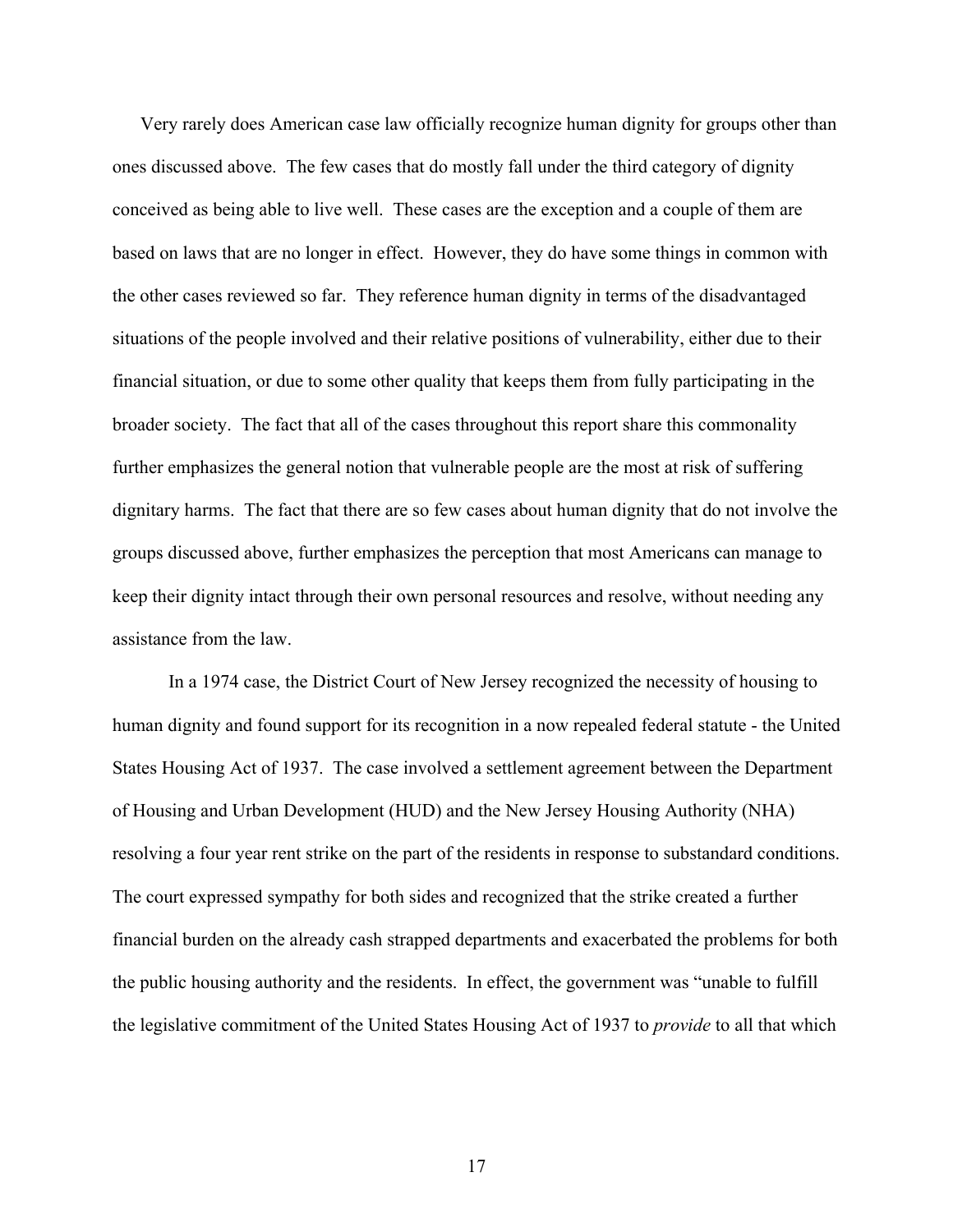is basic to human dignity, 'decent, safe, and sanitary dwellings. . .'"30 In referring to the intent of the legislature and the language of the statute, the court recognized the role that housing plays in maintaining dignity and the ability to live well.

The United States Housing Act of 1937 is no longer in effect and appears to have been replaced by *The Public Health and Welfare, Chapter 8, Low-Income Housing, Subchapter I. General Program of Assisted Housing.* This statute now states *"*that the Federal Government cannot through its direct action alone provide for the housing of every American citizen, or even a majority of its citizens…." but recognizes a government responsibility to encourage private efforts that empower people to improve their own neighborhoods.  $31$  This is in keeping with the apparent American preference for less government involvement and more self-reliance on the part of individuals in achieving what is necessary for a dignified life.

Although the federal mandate to provide housing is no longer in effect, many state and municipal statutes are modeled after the United States Housing Act of 1937 and recognize the need to assist low income residents in obtaining "safe, decent and sanitary" housing. The relationship of housing to human dignity is specifically recognized in the state of Illinois in its Economic Development Authority statutes for the various municipalities or regions. Many of the acts have the following statement in the section of findings: "That decent, affordable housing is a necessary ingredient of life affording each citizen basic human dignity, a sense of self worth, confidence and a firm foundation upon which to build a family and educate children..."<sup>32</sup> This sentiment is primarily grounded in the second concept of dignity as realized through living well by referring the ability to "build a family and educate children." The statute also reflects the third concept of dignity with its reference to self worth and confidence indicating that

<sup>30</sup> *McCray v. Beatty*, 64 F.R.D. 107, 111–12 (D.N.J. 1974), (citing 42 U.S.C.A. Sec. 1401, emphasis added). 31 42 U.S.C.A. § 1437(2) (West) (effective July 29, 2016)

<sup>32</sup> 70 Ill. Comp. Stat. Ann. 506/5, 518/10, 520/2, 525/2002, 530/2, 532/10, 540/5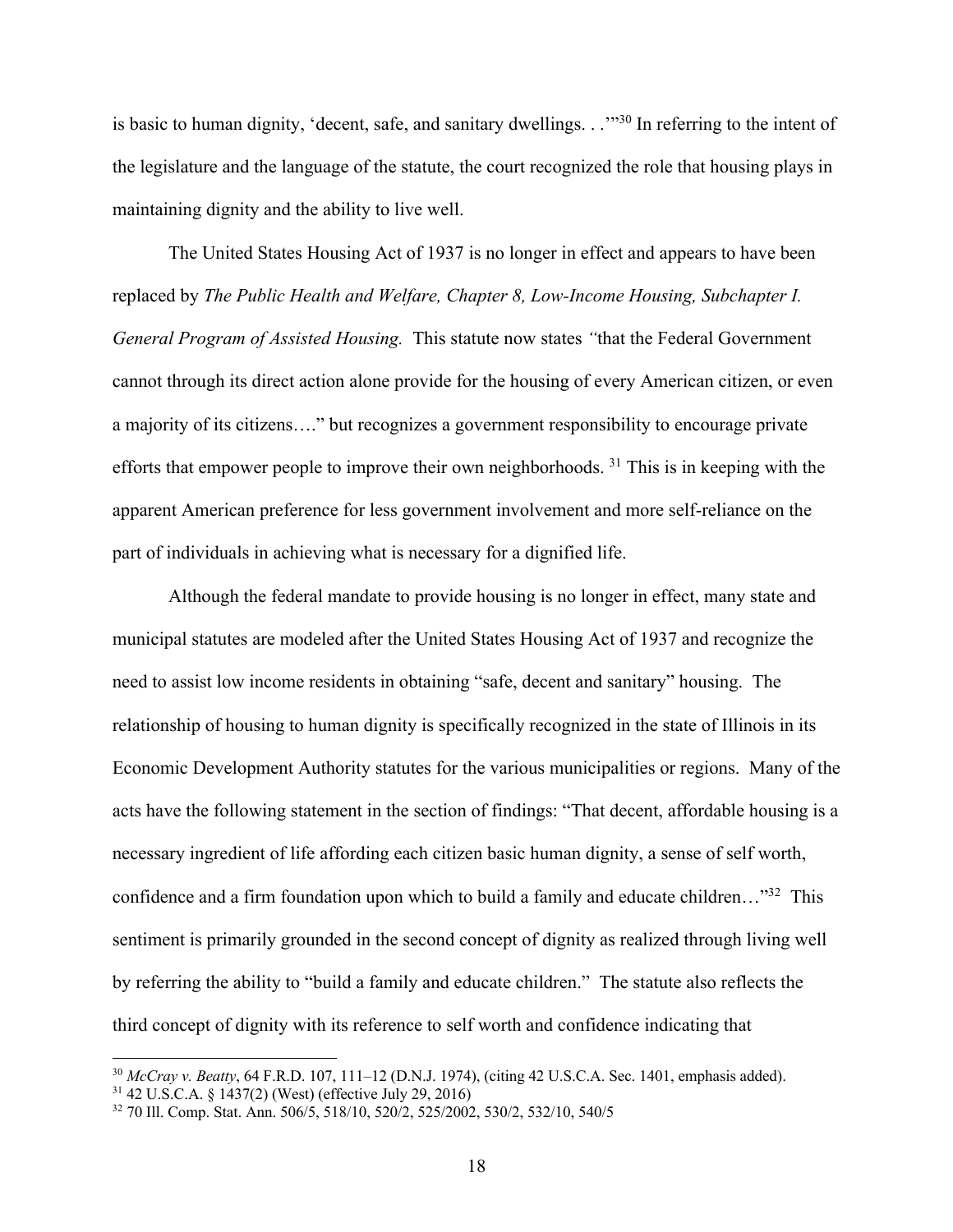homeownership and providing a home for one's family is also tied into the American concept of dignity and self-respect.

In a 1991 civil forfeiture case, a 52-year-old woman faced eviction from her public housing through an anti-drug forfeiture statute when one of her daughters was found to be selling drugs from her apartment. She was living in a three-bedroom apartment with two of her daughters and 15 of her grandchildren and great-grandchildren, over many of whom she had legal custody. In a surprisingly understanding assessment of the challenges faced by the poor, the court gave consideration to the unique and difficult situation of poverty and the types of human behaviors and choices that accompany it, stating; "[c]ompassion and graciousness are not attributes easily afforded where living conditions are barely above those necessary for survival."<sup>33</sup> Through out the opinion, the court discussed the nearly insurmountable challenges faced by the poor in general and the plaintiff in particular. The court recognized the vulnerability of poor people and the importance of being able to keep their housing, not only to ensure they have shelter but to maintain their dignity.

Given the vital importance of the dignitary interest at stake, the court argued against what it saw as an unfair burden of proof which allowed the government to seize a property through forfeiture by a showing of less than a preponderance of the evidence that it was used illegally, while the property owner must establish her defense by a preponderance of the evidence. The justification for the higher burden to be on the government was evident, "in light of the important role of decent housing in maintaining human dignity and the strong likelihood that the loss of public housing will result in homelessness."34 For elderly and disabled citizens laws often work

<sup>&</sup>lt;sup>33</sup> United States v. Leasehold Interest in 121 Nostrand Ave., Apartment 1-C, Brooklyn, N.Y., 760 F. Supp. 1015, 1024 (E.D.N.Y. 1991).

<sup>34</sup> *United States v. Leasehold Interest in 121 Nostrand Ave., Apartment 1-C, Brooklyn, N.Y.,* 760 F. Supp. 1015, 1032 (E.D.N.Y. 1991).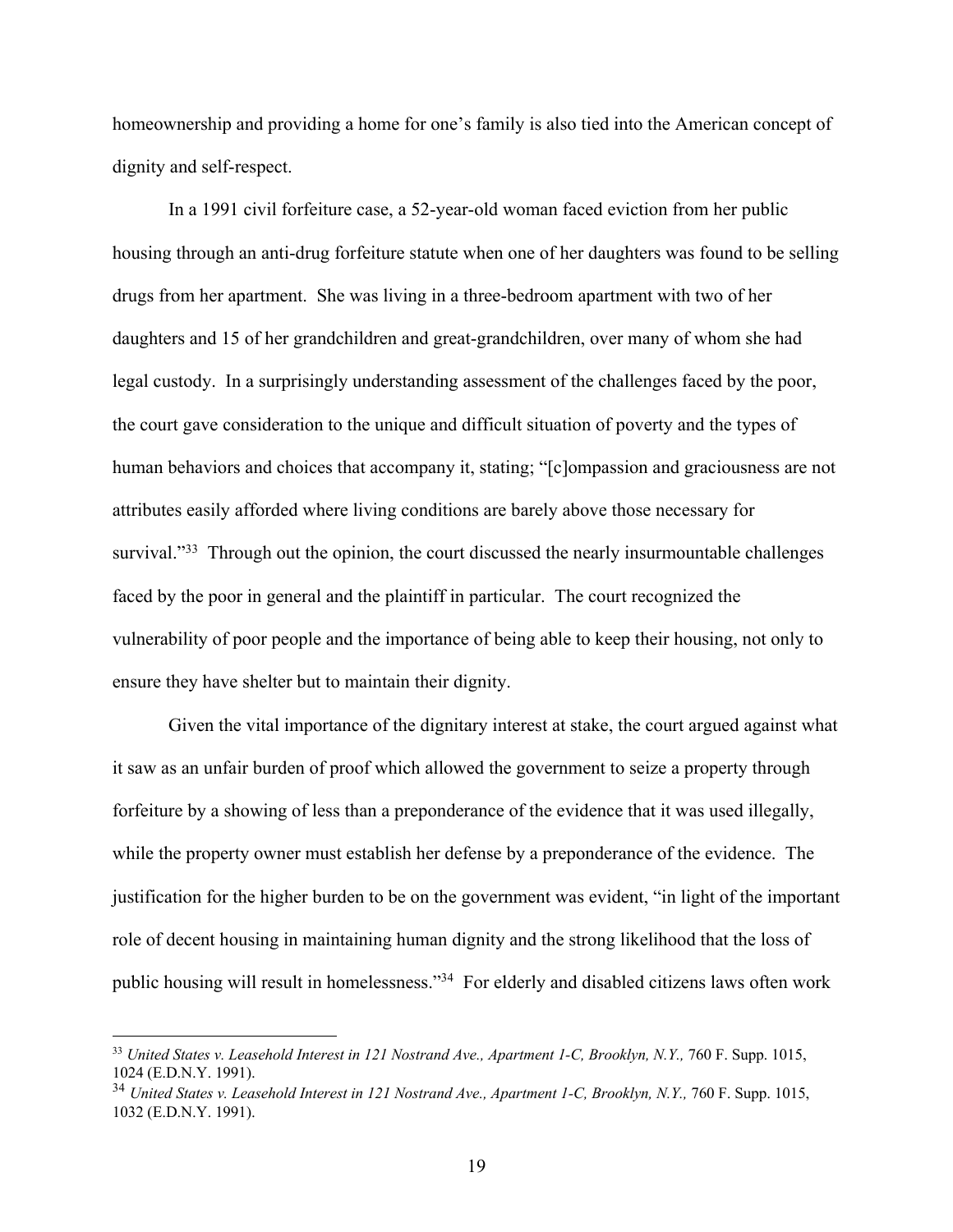to protect their dignity. In this case, the court is arguing that the dignity of the plaintiff needed to be protected from the law.

In the following case, the court's discussion involved consideration of the amount of money necessary to maintain human dignity as well as recognition that the purpose of money awarded for personal injury also involves human dignity. The Maryland Constitution mandates that the legislature pass laws to protect "a reasonable amount of the property" of a person filing for bankruptcy.35 One such statute created an exemption for damages awarded for personal injury.<sup>36</sup> In a challenge to the statute, the creditor believed that it went beyond what was reasonable when it did not put a cap on the amount of damages that were to be withheld from the bankruptcy action.

The creditor agreed that the "[e]xemptions provide a bankrupt debtor with that property that is necessary to maintain human dignity," but believed that a reasonable amount to achieve this purpose would be limited to what was necessary for subsistence.<sup>37</sup> The judge discussed the purpose of the statute in preserving personal injury monies as an attempt to restore human capital and that the amount awarded was an amount determined by a jury to be necessary to make an injured person whole under the law.<sup>38</sup> The court also found that the exemption statute represents the legislature's recognition that "a debtor's body is sacrosanct and unreachable by creditors," and that "the value of things required to preserve or restore life and health is inherently reasonable."39 As such, the court disagreed that personal injury exemptions should be limited to subsistence and held that, "[a]t the most basic level, preservation of monetary restoration for

 <sup>35</sup> Md. Const. art. III, § 44.

<sup>36</sup> Md. Code Ann., Cts. & Jud. Proc. § 11-504 (West).

<sup>37</sup> *In re Butcher*, 189 B.R. 357, 367 (Bankr. D. Md. 1995), subsequently aff'd, 125 F.3d 238 (4th Cir. 1997)

<sup>38</sup> *Id at* 365.

<sup>39</sup> *Id at* 367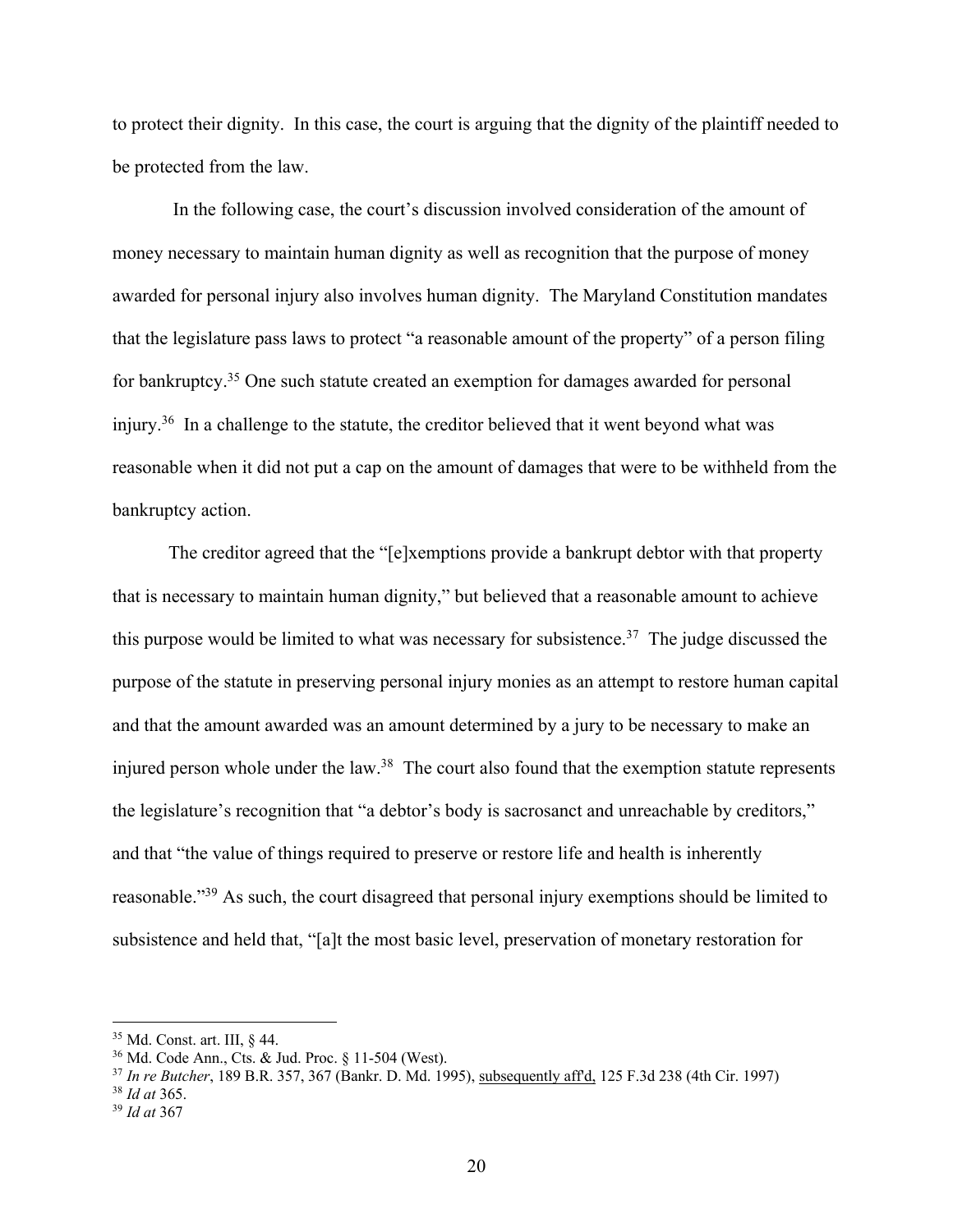bodily loss accomplishes the maintenance of human dignity."<sup>40</sup> Arguably, this case does not stray very far from the traditional understanding of dignity in American law. This case is not so much about the amount of money necessary to maintain human dignity as it is an understanding that money for personal injury is distinctly related to American notions of human dignity and the special recognition afforded to those who have experienced a diminishment of physical capacity not of their own doing.

In a very recent California case the doctrine of unconscionability was found to function, in part, to protect human dignity in cases where the parties are in unequal bargaining positions and there is a lack of meaningful choice for the disadvantaged party. In this case, the California Supreme Court addressed the specific question of whether an interest rate on a consumer loan could render the loan unconscionable.41 The Court emphasized the flexibility of the unconscionability doctrine and the need to review the contract terms in question in context, taking into account "all relevant circumstances."<sup>42</sup> Here, it was relevant that under California law there was a cap on interest rates for loans in the amount of \$2,500.00 or less and that the signature loan that defendant CashCall provided was for \$2,600.00 with interest rates ranging from 96 percent to 135 percent.<sup>43</sup> The Court also considered that the people taking these loans were "consumers with low credit scores….living under financial distress," and that in its television advertising CashCall specifically "capitalized on the viewer's need to get money quickly."44 The Court explained that the justification for the unconscionability doctrine through out history "was to protect social welfare," and that it was "meant to ensure that in circumstances indicating an absence of meaningful choice, contracts do not specify terms that are overly

<sup>43</sup> *Id*. at 1008

 <sup>40</sup> *Id*

<sup>41</sup> *De La Torre v. CashCall, Inc.,* 422 P.3d 1004 (2018)

<sup>42</sup> *Id*. at 1009-1010

<sup>44</sup> *Id*.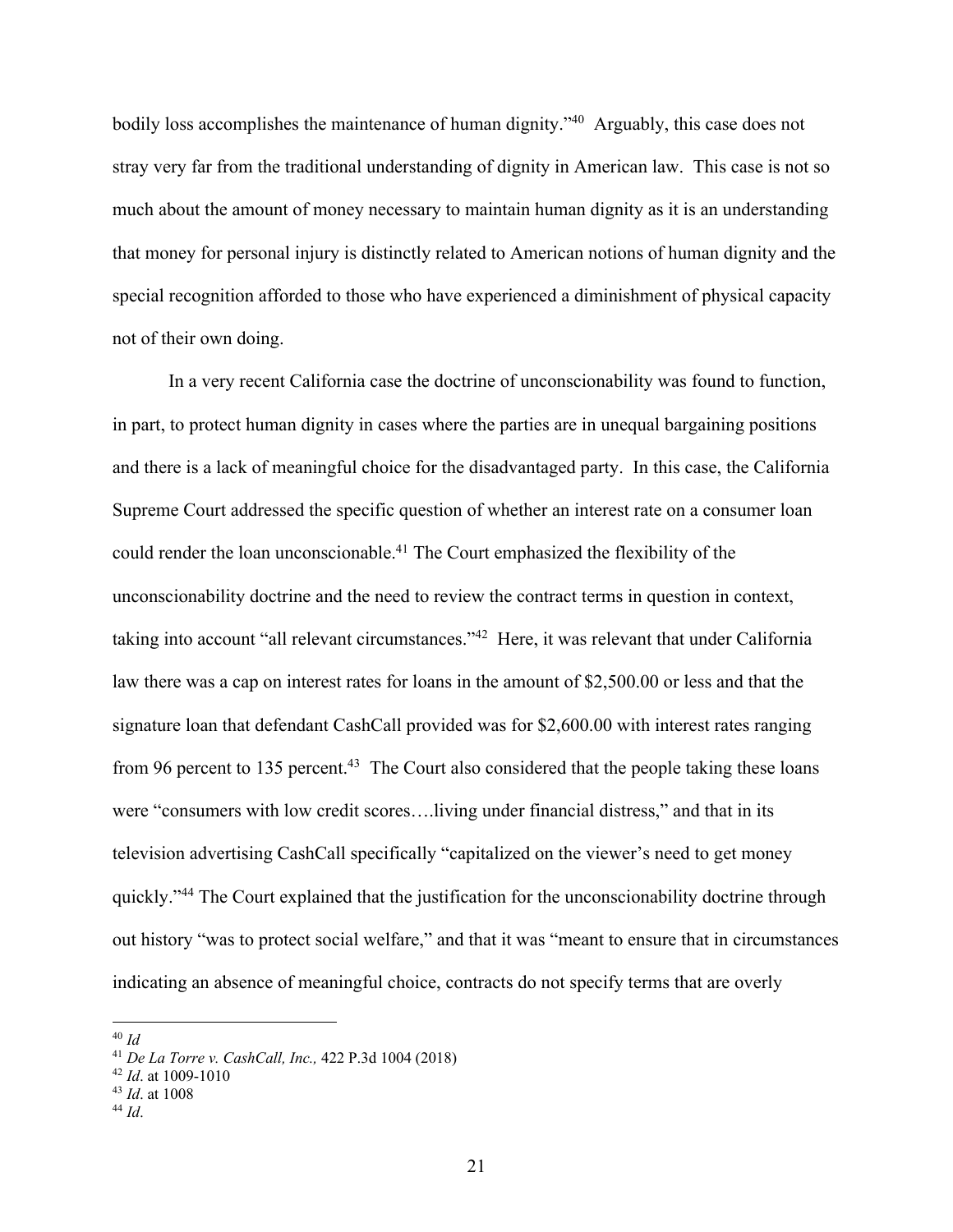harsh[.]"<sup>45</sup> Emphasizing the flexibility of the unconscionability doctrine, the court determined that the legislature was "entitled to subject loan transactions, like other contracts, to the unconscionability doctrine's nuanced blend of tractability and protection of human dignity."46 This is similar to the nursing home contract case that recognized the residents as being in an unequal bargaining position. By taking into account the situation and status of the borrowers in this case, the court found that the doctrine of unconscionability was designed to protect human dignity by protecting vulnerable people from exploitation – especially from a company seeking to benefit by exploiting the borrowers' financial need.

A case recognizing the dignity of migrant workers arose when an employer/landowner attempted to bar an attorney and another migrant from visiting the workers on his land. The purpose of the visit was to provide legal advice and assist the workers in obtaining the social services available to them. The visitors were twice convicted under a trespass statute before coming before the New Jersey Supreme Court.<sup>47</sup> The reasoning in this case, like the public housing rent strike case, relied on federal statutes and the intent of the legislature to support its finding that the dignitary interests of migrant workers outweighed the property interests of the landowner. The statute on which the court relied was the Economic Opportunity Act of 1964, established for the protection and support of migrant workers; it has since been repealed. The purpose of the act was to assist migrant workers and their families in "improv[ing] their living conditions and develop[ing] skills necessary for a productive and self-sufficient life," and to provide for programs "to meet the immediate needs of migrant and seasonal farmworkers and

 <sup>45</sup> *Id*. at 1010, 1013, 1014.

<sup>46</sup> *Id.* 

<sup>47</sup> *State v. Shack*, 277 A.2d 369 (1971).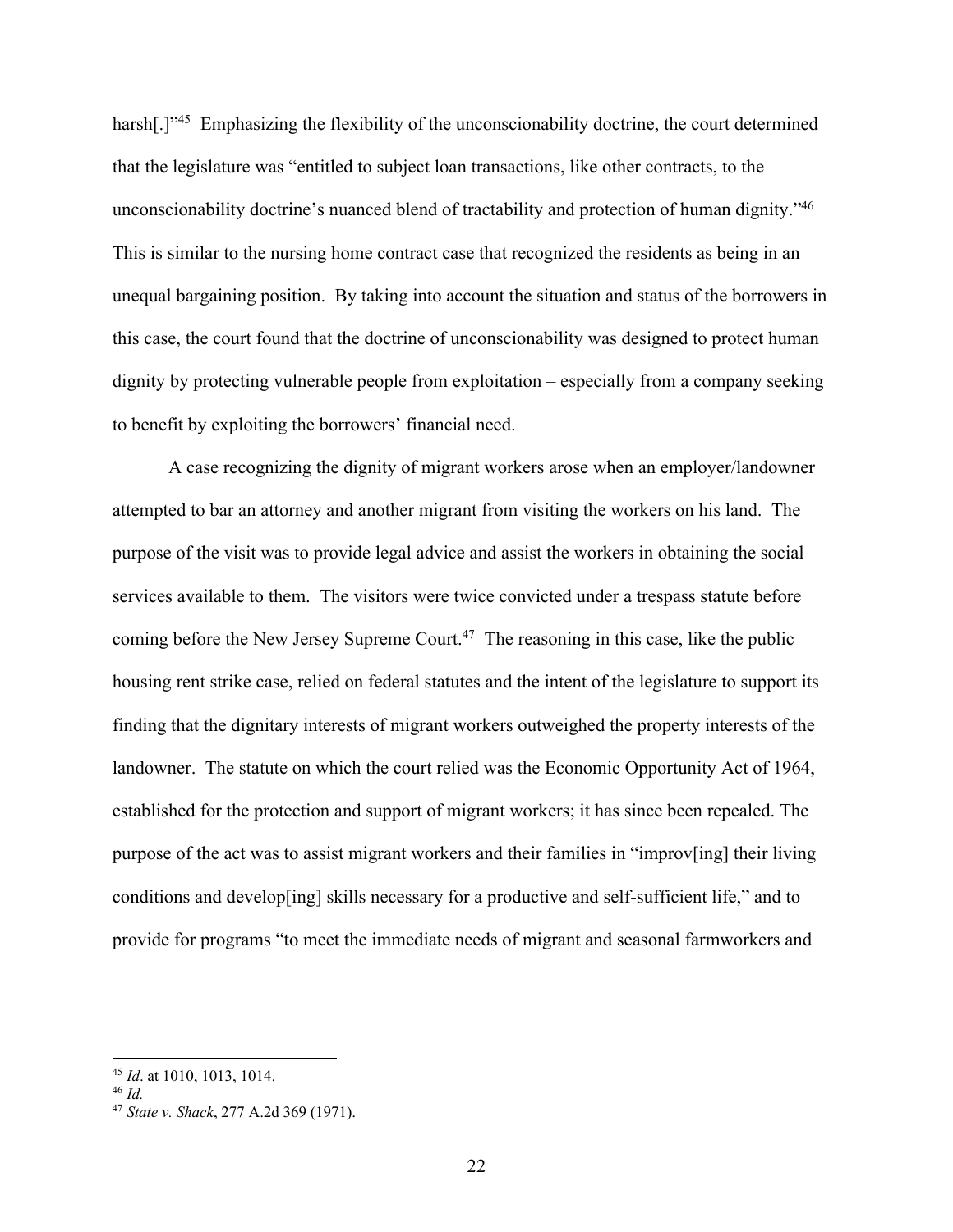their families, such as day care for children, education, health services, improved housing and sanitation .... legal advice and representation, and consumer training and counseling."<sup>48</sup>

The court recognized that migrant workers are challenged in their ability to thrive and that the elements supporting human dignity are not readily available to them due to their language barriers and transient lifestyles. The workers were found to be a vulnerable minority, a "highly disadvantaged segment of our society…. rootless and isolated. Although the need for their labors is evident, they are unorganized and without economic or political power."49 The court focused on the necessity of access to the broader community, and also recognized "a dire need to provide the workers with basic educational and informational material in a language and style that can be readily understood by the migrant $\frac{1}{50}$ 

Again, the court recognized that the precarious position of the migrant workers made protecting their rights to access to information and participation in the broader community all the more important, and that "the employer may not deny the worker his privacy or interfere with his opportunity to live with dignity and to enjoy associations customary among our citizens."51 Because of the rights at issue, the information and assistance that were being provided to the workers were considered fundamental to the ability of the workers to live a full and dignified life and as such took priority over the employer's interest in his real property.

Much of the language and reasoning in this case is nearly identical to treatment and recognition afforded to the elderly, the disabled and nursing home residents. The court recognized that the migrant workers had a diminished capacity to be independent and able to

<sup>&</sup>lt;sup>48</sup> *Id.* at 372.<br><sup>49</sup> *Id.* 

<sup>49</sup> *Id*. 50 *Id*. at 372-73.

<sup>51</sup> *Id*. at 374-75.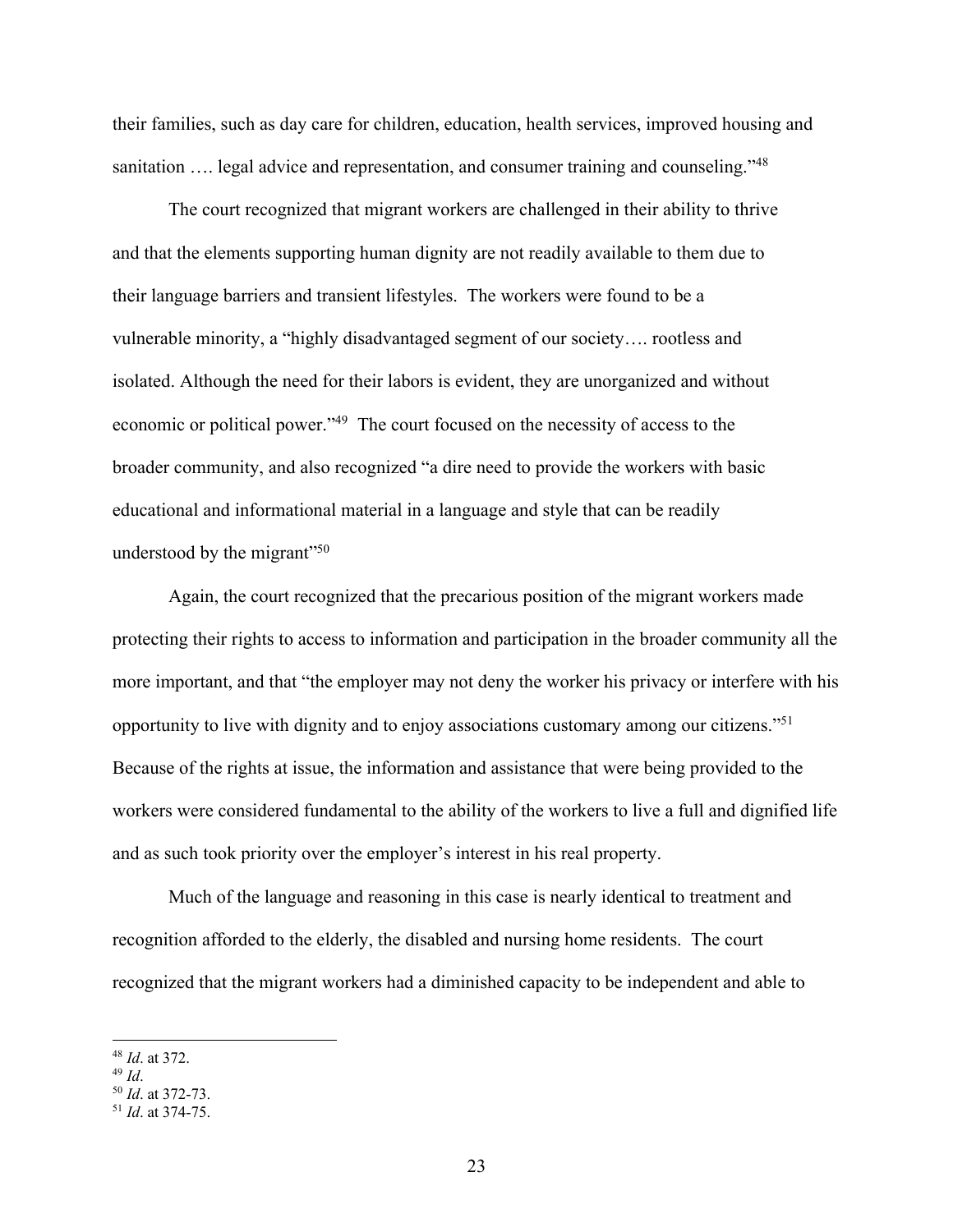fully participate in society – to live well. The purpose of the Economic Opportunity Act of 1964, buttressed the argument that the issues causing the migrant workers' disadvantage in American society - the language differences and their transient lifestyles – were beyond their control. Both the law and the court recognized migrant workers as a distinct and vulnerable class of people worthy of special protection against violations of their dignity.

If anything, this case shows that the American understanding of dignity can easily apply to any number of disadvantage groups or individuals. However, the case is nearly 50 years old and the statute relied upon was repealed a few years after the case was heard. For a number of reasons, we have chosen over the years to severely limit who qualifies to have their dignity recognized and protected.

### **Conclusion**

American jurisprudence recognizes that everyone has inherent dignity and that human dignity can be impacted and affected by a person's status or situation. American law rightly acknowledges that vulnerable people are especially deserving of having their dignity respected and protected. How dignity is understood and recognized in America is tied to our traditional notions of self-reliance and self-sufficiency. The relationship between the two results in an incomplete conceptualization of dignity, that even in its watered down state is not expected to apply to everyone.

Generally, we do not see human dignity as something that is at risk unless someone is in a diminished capacity to fully care for themselves. Even when that is the case, our recognition of vulnerability is limited to specific populations who are in a situation of diminished autonomy for reasons beyond their control. To further compound this issue, there is a limited set of criteria for conditions considered to be beyond the control of an individual. This sets up a dynamic where